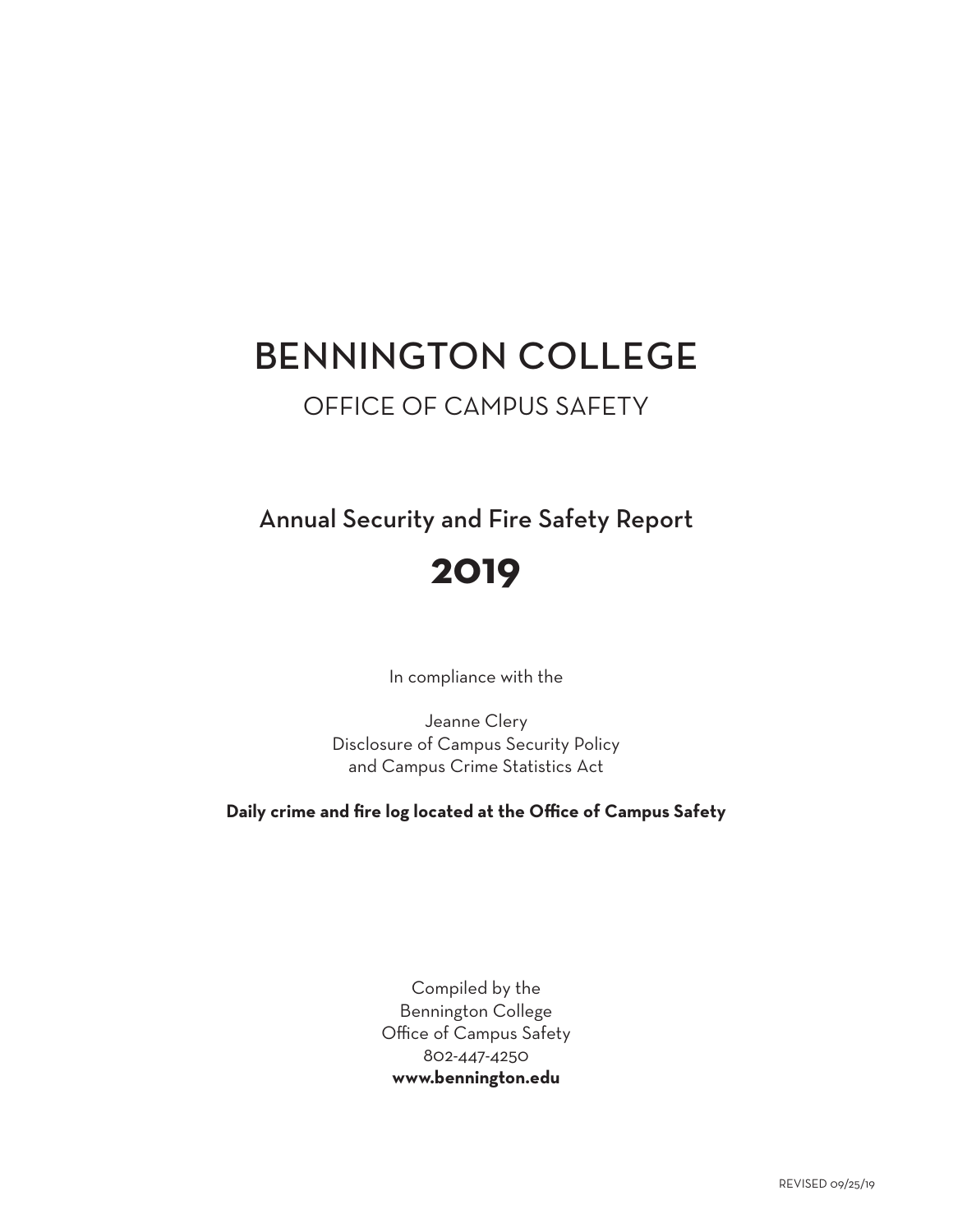## MESSAGE FROM THE DIRECTOR

Welcome to Bennington College. The staff of the Bennington College Office of Campus Safety are dedicated to maintaining a safe campus atmosphere for everyone. However, we can only achieve a truly safe campus through the cooperation of all community members. Each of us must assume personal responsibility by taking reasonable safety precautions and reporting anything suspicious or unsafe.

Campus Safety officers are on duty 24 hours a day, year round, patrolling campus and responding to emergencies and requests for assistance. Campus Safety officers have full authority to enforce the policies outlined in the Student Handbook.

Full-time Campus Safety officers receive 80 hours of campus safety training. Officers are also certified in First Aid, CPR, AED, and they receive additional in-service training throughout the year on topics such as incident report writing, fire safety, Title IX and the Sexual Misconduct Policy, and other programs.

Bennington College has an Emergency Operations Plan that addresses emergency situations. During an emergency requiring immediate action, Bennington College can notify community members through Send Word Now, the College's emergency notification system (via email, voice message, and text messages), and will also activate the emergency siren as needed.

As on any college or university campus, we are not insulated from crime. We encourage members of our community to partner with us in identifying risks and decreasing the opportunities for crime. Reducing crime is a community project with proactive intervention being the responsibility of all community members.

Sincerely,

Kenneth Collamore Director of Campus Safety 802-440-4420 **[kcollamore@bennington.edu](mailto:kcollamore@bennington.edu)**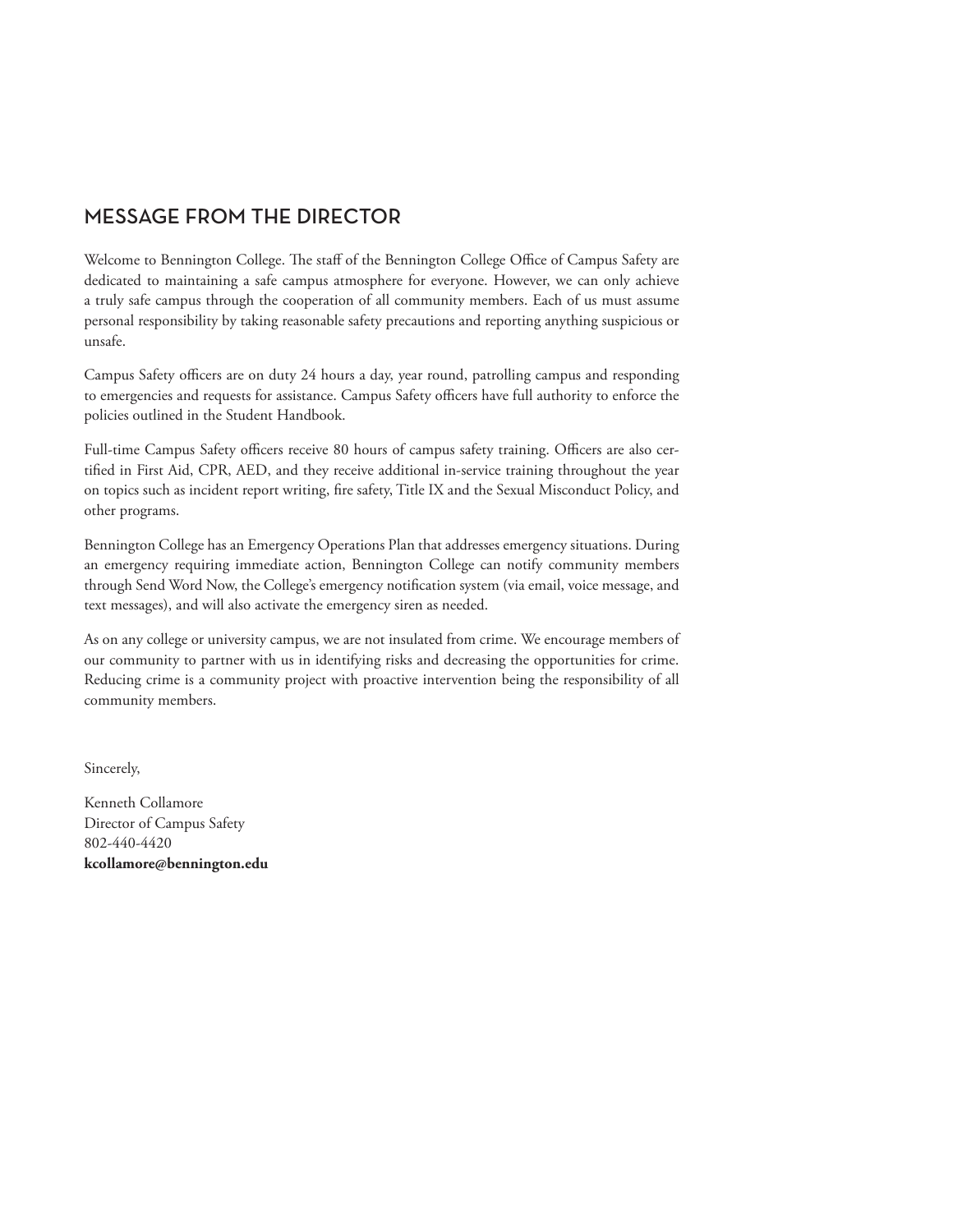## CAMPUS SAFETY MISSION STATEMENT

To provide a variety of efficient and effective campus safety services to a diverse constituency in a professional, timely, and courteous manner. In all of our interactions, we will maintain a calm demeanor, be objective, and treat everyone with respect and dignity.

## PREPARATION OF THE ANNUAL CRIME AND FIRE REPORTS

The Director of Campus Safety, with the assistance of the Dean of Student Life, compiles the statistics for the Campus Crime and Fire Reports. The Director of Campus Safety also completes the online registration and data entry to the Department of Education website. The Bennington Police and Fire are queried regarding any crimes and fires that may have been reported to them on campus, off campus, and on public property. The Offices of Campus Safety and Student Life compiles statistics on disciplinary referrals for drug, alcohol, and weapons violations, which are provided to the Director of Campus Safety for inclusion in the report. It is the practice of the College that incidents observed on campus or reported to other offices are also reported to Campus Safety for documentation and follow-up.

## REPORTING CRIMES AND EMERGENCIES

Members of the Bennington College community and guests to the campus are encouraged to report emergencies and suspected criminal activity to the Office of Campus Safety immediately. Campus Safety maintains an **emergency phone number** (dial 767) for immediate assistance. Outside emergency phones with the **"blue light"** are located throughout the campus. In addition, campus buildings have public campus phones with stickers indicating the phone numbers for Campus Safety. Members of the College community are also encouraged to report crimes that have already occurred to the Office of Campus Safety for the purpose of including the crimes in the annual statistical disclosure.

If you witness a crime or wish to report an emergency, call:

#### **Office of Campus Safety**

Emergency 767 Non-Emergency 0 (or 802-447-4250 from off campus)

**Town of Bennington police, fire, EMS** Emergency 9-1-1

You may also report in person at the Office of Campus Safety on College Drive.

The College community is informed of crime and Campus Safety issues by:

**Annual Report**: A comprehensive annual report of crime statistics and Campus Safety programs is compiled, published, and widely distributed. The notice of availability of the report is sent to current students and employees via email and is included in new employee orientation packets and new student orientation information. The report is also on the College website, **[www.bennington.edu](http://www.bennington.edu)**. A printed brochure of the report is available upon request at the Offices of Campus Safety, Student Life, and Human Resources.

**Daily Log:** The Office of Campus Safety prepares and maintains a daily log for public viewing. This log is available 24 hours a day.

**Timely Warning Notices:** The College will provide a timely warning to the campus community when a crime has occurred or is occurring, has been reported to Campus Safety, and is considered to represent a threat to the campus community. Campus Safety provides warning notices to the community in a manner that is timely to aid in the prevention of similar crimes and withholds as confidential the names and other identifying information of victims. Notices are sent by campus email, voice messages, and text messages via the Send Word Now Emergency Notification System.

When reporting a crime or emergency:

- **• Remain calm.**
- Give the location of the incident building name, room number, and parking lot name, if applicable.
- **• Identify yourself and give a callback telephone number.** Your identity will remain confidential if you wish; however, it is important that we are able to contact you if we need additional information.
- State the incident you are reporting (i.e., theft, medical emergency, fire).
- **Describe the scene** who and how many people are there, if medical treatment is being given, description of subjects, and other information.
- **• State the subject's direction of flight**, if applicable.
- **• Stay on the phone** until the coordinator has recorded all of the information.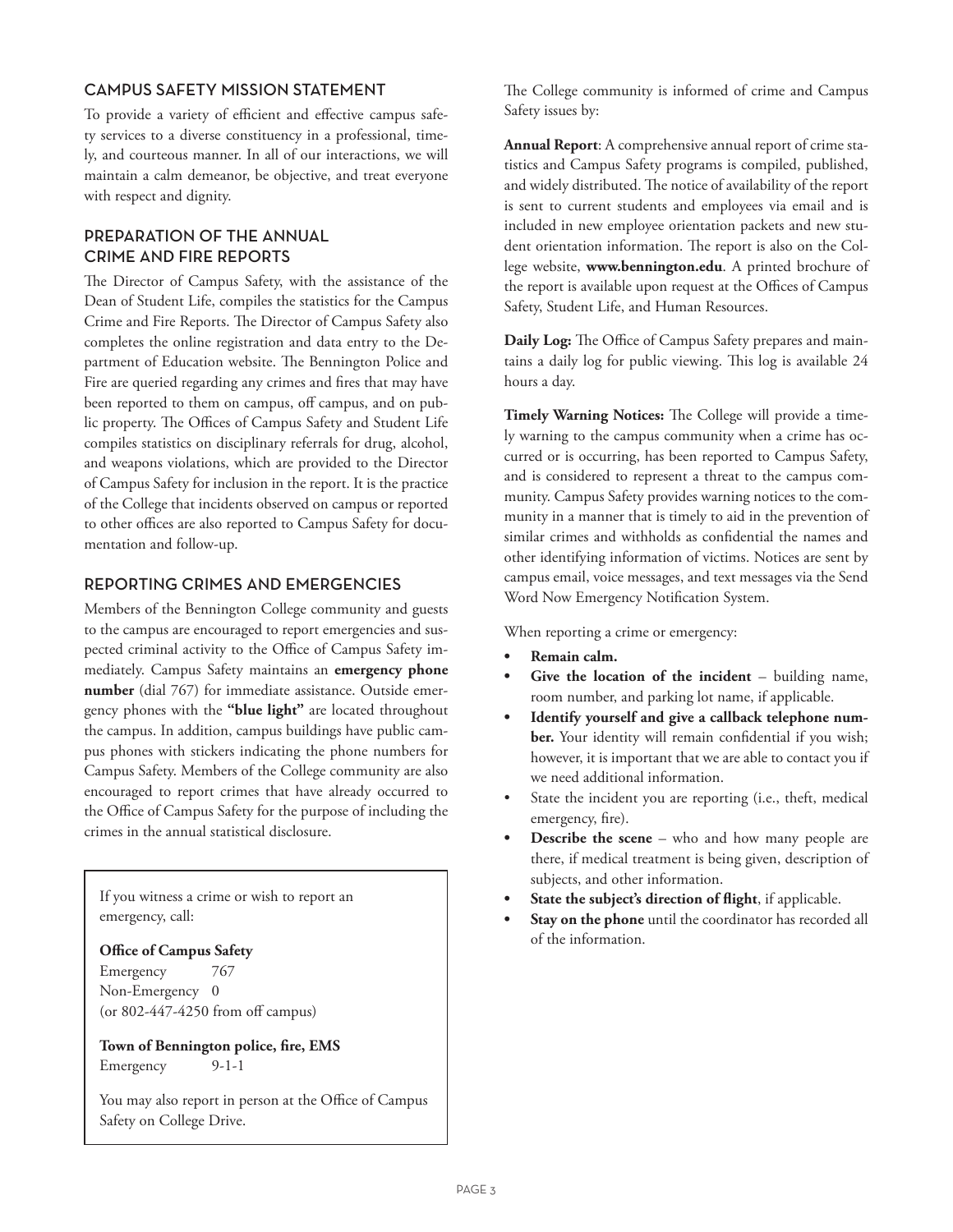## SECURITY AND ACCESS TO CAMPUS FACILITIES AND STUDENT HOUSES

Bennington College is private property. Community members may use campus facilities for public events in such buildings as the Visual and Performing Arts Center (VAPA), Student Center, art galleries, theaters, Crossett Library, or as invitees to nonpublic campus events.

People visiting a specific office or facility should stop at Campus Safety to obtain a visitor's parking pass. All vendors must have prior approval from the College (often Student Life) and be registered with Campus Safety. Unauthorized people found on campus will be deemed trespassers and may be subject to criminal prosecution.

Students must sign their guests in with Campus Safety, must accompany them at all times on campus, and are responsible for their actions. Students are also responsible to ensure that their guests abide by all College policies.

Some administrative buildings are secured during the evening, while some are open 24 hours a day. Those that remain open are Jennings Music Building, Deane Carriage Barn, Old Carpenter Shop, VAPA, CAPA, Dickinson, and Tishman, The Barn is locked at midnight. Exterior doors to student houses are locked 24/7, and students may use the electronic card access system for entry; interior student rooms have keyed locks that students are encouraged to utilize. Campus Safety officers patrol all buildings, including student houses, and report any safety or maintenance issues to the Facilities Maintenance Department.

There are several areas (i.e., studios, labs) on campus that are restricted from access without authorization. Authorization must be on file at the Campus Safety Office prior to access being granted. Valid College identification is necessary to confirm authorization for access.

Faculty, staff, and students are required to carry their ID card at all times while on campus. Identification cards are issued by IT. This ID is required to access residential housing, check out materials from the Crossett Library or Jennings Music Library, to eat in the Dining Hall (for students on the meal plan) and to use the Meyer Recreation Barn. Identification must also be presented to a Campus Safety officer or other College official when requested.

## CAMPUS SAFETY AND MAINTENANCE ISSUES

Maintenance problems affecting the safety and security of the campus are given high priority. Campus Safety officers document and report maintenance needs as part of their regular patrols. The staff works closely with the Maintenance, Housekeeping, and Student Life staff to maintain a safe and pleasant environment for living and working.

## AUTHORITY AND RELATIONSHIP WITH OTHER AGENCIES

Bennington College Campus Safety officers, acting as agents of the College, are authorized to enforce policies and regulations of the College and to refer those individuals in violation to the Dean of Students. Campus Safety officers do not have sworn police powers and cannot arrest individuals. The College maintains a cooperative working relationship with the Town of Bennington Police Department, though it does not have a memorandum of understanding with local police. Campus Safety officers work with local police to encourage accurate and prompt reporting of all crimes to Campus Safety officers and the Town of Bennington Police Department when the victim of a crime elects to, or is unable to, make such a report.

The College does not have any off-campus student organizations that are officially recognized by the College.

## CRIME AWARENESS AND PREVENTION PROGRAMS

The Office of Campus Safety believes that crime awareness is the key to crime prevention. The following services and programs are provided by Campus Safety and/or Student Life to educate the community members:

1. **Training for Student Life Staff:** Campus Safety personnel participate in and provide training regarding campus safety procedures and practices once a year during Student Life orientation for first year students and at various times during the year for all other students, including vehicle maintenance safety, residential electrical safety, and fire safety. Employees are educated on campus security programs and procedures during employment orientation and "brown bag basics" sessions throughout the year. At these sessions students and employees are encouraged to be responsible for their own security and the security of others. Students and employees learn to prevent crimes through diligent interactions with campus safety staff.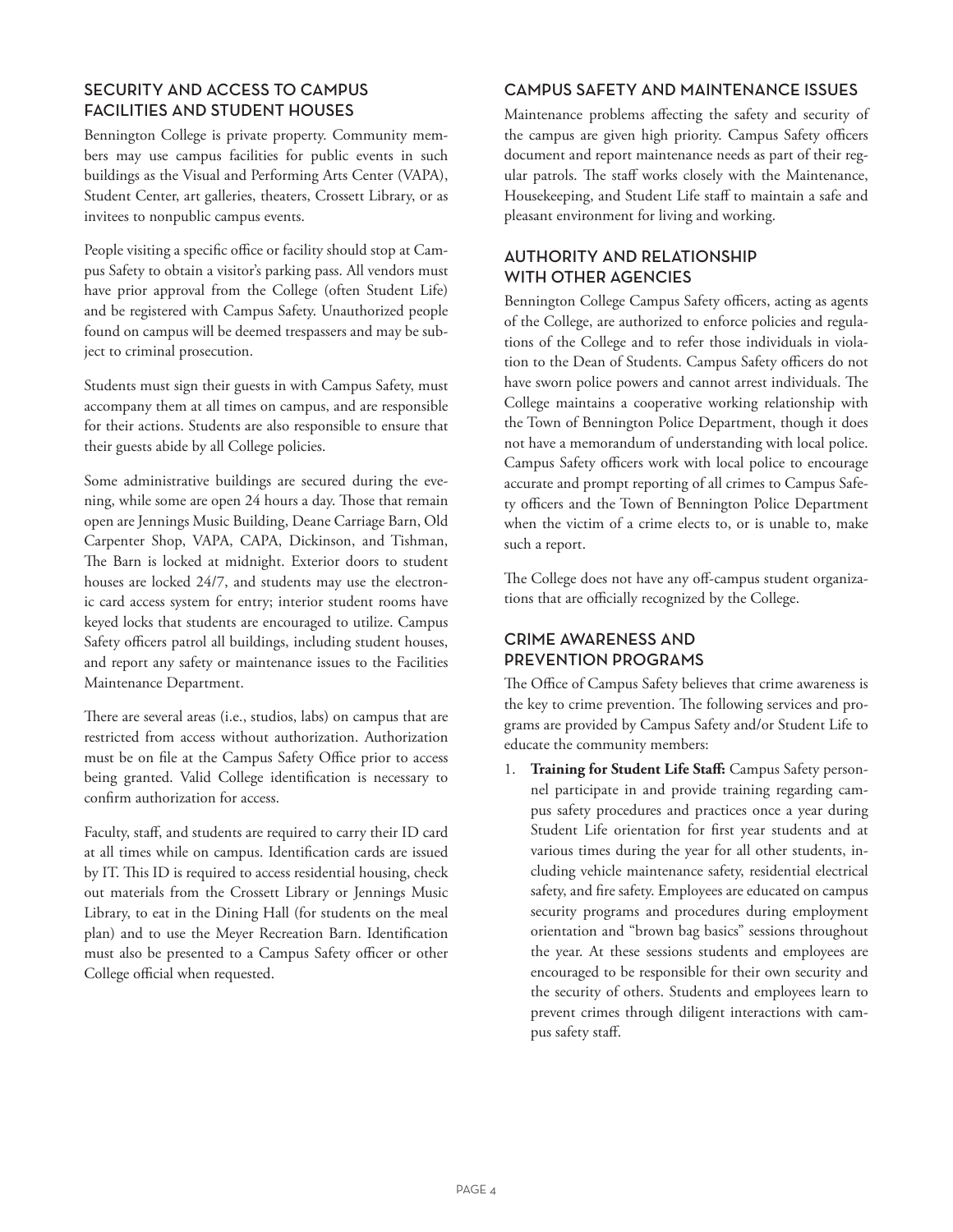- 2. **Fire Safety Programs**: Each school year the residential house chairs complete a fire safety training program, including alarms, detectors and fire extinguisher understanding and use. In addition, every student room is individually inspected by members of Campus Safety for any fire and safety related concerns. Issues are corrected and educational information is disseminated.
- 3. **Crime and Campus Safety Alerts**: Crime and Campus Safety Alerts are issued when a crime or pattern of crimes or other activity presents an immediate and significant danger to the community. These alerts are sent out simultaneously via email, voice message, and text messages through Send Word Now.
- 4. **Personal Safety Escort Service**: From dusk to dawn, Campus Safety provides transportation on and off campus.
- 5. **Kelly Muzzi Memorial Safety Day**: At the start of each academic year, the Kelly Muzzi Memorial Safety Day is held to educate the community about safety issues. In addition to the Offices of Student Life and Campus Safety, the local police, fire department, and emergency rescue squad are invited to participate.
- 6. **Safety Committee:** A committee comprised of faculty, staff, and administrators, meet quarterly during the year to discuss and propose solutions to safety concerns. Their findings and conclusions are communicated to the Bennington College community through email notifications and implemented by various department initiatives.

## LOCK OUTS AND LOST KEYS

Students and employees occasionally get locked out of residential houses, rooms and offices; when that happens, Campus Safety officers will respond to unlock the space. Proper photo ID must be shown to the Officer. Students who lose the key to their house room should contact the Locksmith Office at 802-440-4446.

## POSSESSION, USE, AND SALE OF ALCOHOL AND DRUGS

Underage possession or use of alcoholic beverages is prohibited. By state law, no one under 21 years of age is permitted to consume, purchase, transport, or possess any alcoholic beverage, and students 21 years of age or older are not permitted to provide alcohol to a minor. Bennington College does not condone violation of criminal law, including underage drinking. The laws of the State of Vermont govern all matters relating to alcohol on College premises, or at College-sponsored events. As members of the general public in this state, students are assumed to have full knowledge of these laws.

The College enforces local, state, and federal drug laws. The use, possession, or distribution of narcotics or other controlled substances, except as expressly permitted by law (i.e.., prescription drugs) are forbidden. Federal and state law regarding narcotics and controlled substances shall be strictly observed and enforced. In addition, drug related devices (paraphernalia) are forbidden on College premises. Through the offices of Student Life and Psychological Services, a drug and alcohol "myths and misinformation" course is offered to the students to address the dangers of drugs and alcohol. The full text of the Bennington College Policy on Alcohol and Drugs can be found in the Student Handbook on page 30 and online at **www.bennington.edu.**

## INFORMATION ON REGISTERED SEX OFFENDERS

In accordance with the Clery Act and the Vermont Sex Offender Registry Law, information on registered sex offenders in the State of Vermont, including all counties, is available at **www.communitynotification.com/cap\_office\_disclaimer. php?office=55275**. There is a link at this website to search by name and/or county for registered sex offenders.

## COLLEGE SEXUAL HARASSMENT AND ASSAULT PREVENTION AND PROGRAMMING

Bennington College is committed to proactively educating the community about sexual assault and harassment. In accordance with the Violence Against Women Act (VAWA Act), the College is actively engaged in training the community on a variety of topics included under the VAWA act. It includes sexual assault, sexual harassment, domestic violence, stalking, bystander intervention, and dating violence. The College is a member of PAVE (Project Against Violent Encounters) and has conducted on-campus information sessions.

The College funded the educational program "The Bystander," Project's "Alcohol Wise" and "Consent and Respect" courses which focus on these topics.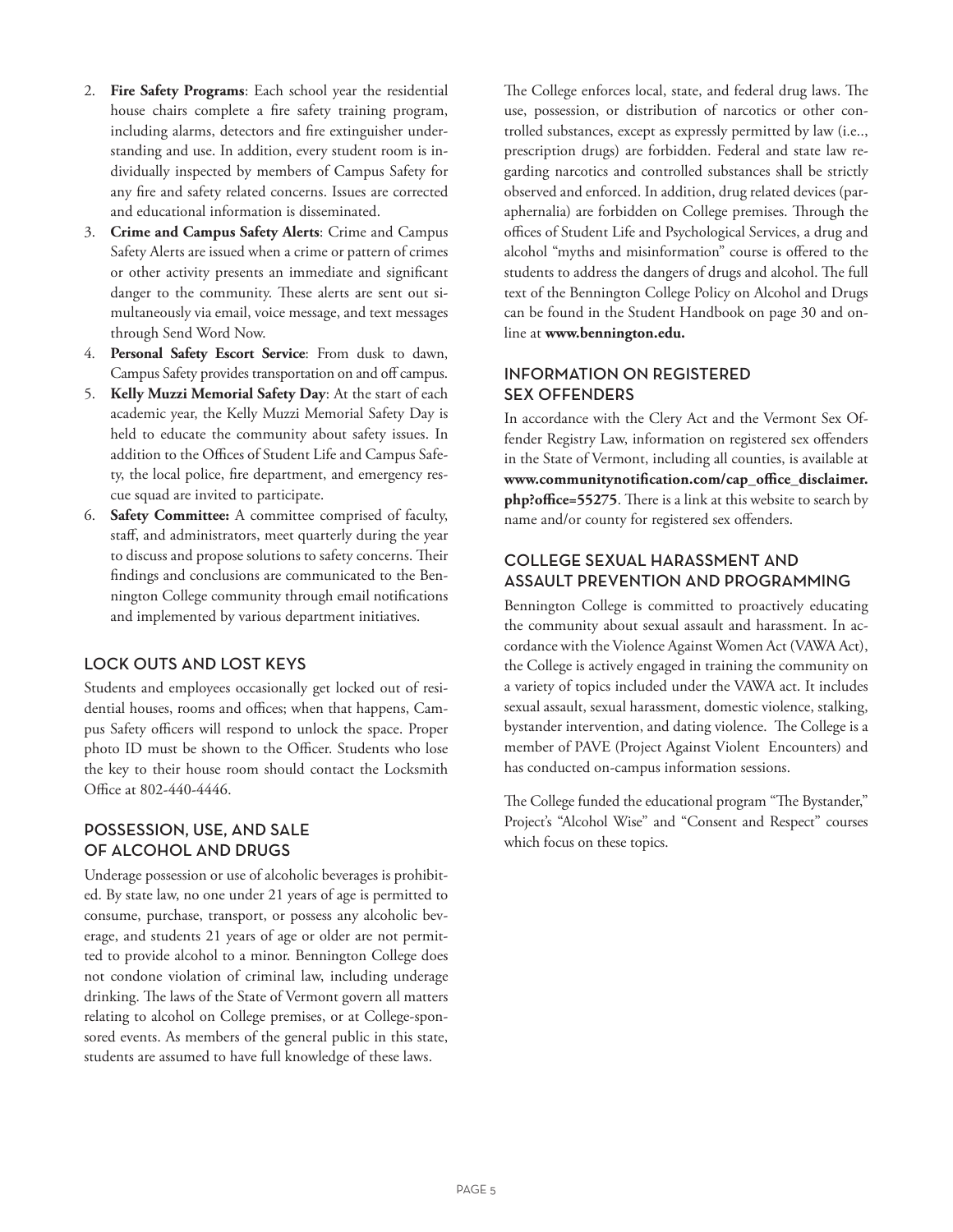## SEXUAL HARASSMENT, SEXUAL MISCONDUCT, DOMESTIC VIOLENCE, DATING VIOLENCE, AND STALKING POLICY AND PROCEDURES

Sexual harassment, sexual misconduct, and other acts covered in this policy subvert the fundamental core of our values and the educational mission of Bennington College and threaten the well-being of students, faculty, and staff. The College is committed to take action, and may be required to take action, if it learns of potential violations of this policy, even, in some instances, if the person subjected to such misconduct does not wish to formally file a complaint.

#### Consent Policy

At the foundation of this policy is the understanding that in order to engage in behavior of a sexual nature there must be clear, knowing, and voluntary consent prior to and during sexual activity. Under Vermont law, "consent" to sexual activity is defined to mean "words or actions by a person indicating a voluntary agreement to engage in a sexual act." For purposes of the College's Sexual Misconduct, Domestic Violence, Dating Violence, and Stalking Policy, the following is true of consent:

- Consent is informed, active, and freely given and is grounded in rational and reasonable judgment. It requires clear communication between all persons involved in the sexual encounter.
- Consent can be communicated verbally or by actions.
- Consent must be mutually understandable by all parties involved in the sexual experience, which a reasonable person would interpret as a willingness to participate in agreed-upon sexual conduct.
- The person initiating the sexual contact is always responsible for obtaining consent from their partner(s).
- It is not the responsibility of one party to resist or communicate "no" to the sexual advances of another.
- Consent is not the absence of resistance. Silence and/or immobility are inactive behaviors and do not constitute consent. If a partner is inactive (for example, silent or physically still) sexual activity must stop until both partners have communicated clearly with each other about what, if any, sexual activity is mutually desired.
- Consent to one form of sexual activity does not imply consent to another form of sexual activity. Each new sexual act requires new consent.
- Consent can be withdrawn by either party at any time.
- Consent at one time and to one sexual act does not imply consent at any other time to that or any other sexual act at a later date and regardless of previous relations.
- Consent to engage in sexual activity with one person does not imply consent to engage in sexual activity with another.
- Consent may not be given by minors, when a physical or mental condition is present such that the person cannot knowingly or voluntarily give consent, or by incapacitat-

ed persons. A person may be incapacitated as a result of alcohol or other drug use. A person who is unconscious, unaware, or otherwise physically helpless, and is therefore incapacitated, cannot give consent to sexual activity.

- A person will be considered unable to give valid consent, for example, if they cannot fully understand the details of a sexual interaction (who, what, when, where, why, or how) or because they lack the capacity (due to the consumption of alcohol, drugs, or other factors) to reasonably understand the situation. Individuals who consent to sex must be able to understand what they are doing.
- An imbalance of power may lead to confusion about consent.

Consent cannot result from force, or threat of force, coercion, fraud, intimidation, incapacitation (due to use of alcohol for example), or imbalance of power. The College will use an objective standard when determining incapacitation-related questions; that is, the College will determine whether from the standpoint of a reasonable person, the respondent knew or should have known that the complainant could not effectively consent because they were incapacitated.

It should be noted that ignorance of the policy noted above, or the intoxication of the respondent, will not (particularly given the College's objective standard) be considered an excuse for violating this policy.

#### Notice of Nondiscrimination on the Basis of Sex

Bennington College is committed to providing an environment free from discrimination as defined under applicable state and federal laws, including but not limited to, Title IX of the Education Amendments of 1972, which prohibits discrimination on the basis of sex in education programs and activities. Prohibited sex discrimination includes sex-based discrimination and sexual harassment and sexual misconduct as described in this policy. The College does not discriminate on the basis of sex, nor does it tolerate sexual harassment or sexual misconduct in its education programs or in the employment setting.

The College expects all members of the campus community to conduct themselves in a manner that does not infringe upon the rights of others consistent with Title IX, and in accordance with amendments to the Jeanne Clery Disclosure of Campus Security Policy and Campus Crime Statistics Act ("Clery Act") made by the Violence Against Women Reauthorization Act of 2013. This policy is intended to define community expectations and prohibited conduct regarding issues of sexual harassment, sexual misconduct, domestic violence, dating violence, and stalking; establish a mechanism for determining when those expectations have not been met; define procedures for responding to incidents of such misconduct; provide resources available to those affected by such behavior; and provide for corrective and remedial action where necessary.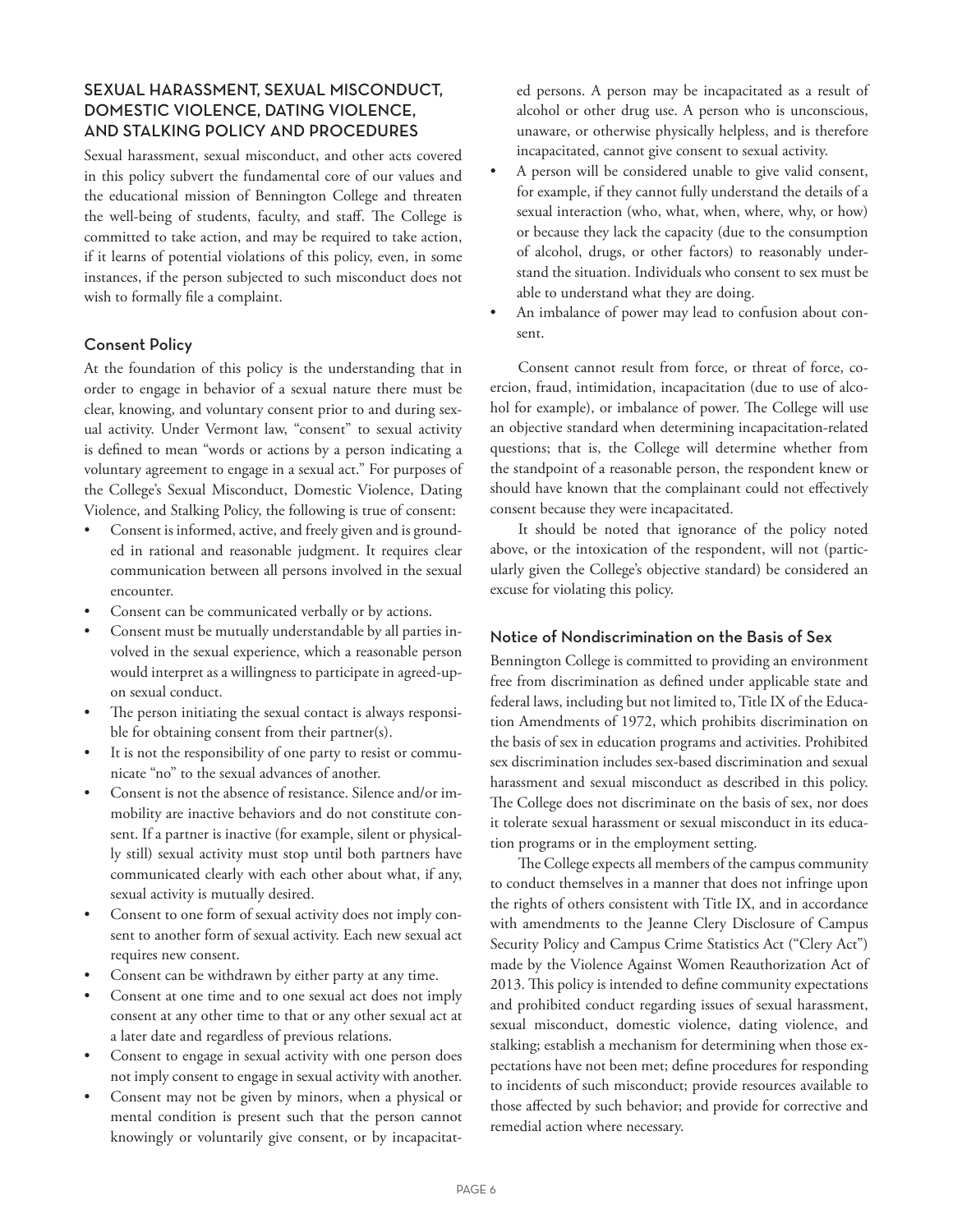The College is committed to educating our community to effectively identify and reduce the existence of sexual harassment, sexual misconduct, domestic violence, dating violence, and stalking/sexual harassment as defined in this policy and all related laws. This policy reaffirms our commitment to providing a safe and nondiscriminatory working and learning environment.

#### Title IX Coordinator

The Acting Dean of the College is the College's Title IX Coordinator, and is responsible for coordinating the College's efforts to comply with and carry out its responsibilities under Title IX. The Title IX Coordinator's core responsibilities include overseeing the school's response to reports and complaints of misconduct covered by this Policy and identifying and addressing any patterns or systemic problems revealed by such reports and complaints. To accomplish this, subject to the exemption for confidential employees discussed below, the Title IX Coordinator must be informed of all reports and complaints raising issues covered by this Policy, even if the report or complaint was initially filed with another individual or office or if the investigation will be conducted by another individual or office. The Title IX Coordinator is available to respond to inquiries regarding sex-based discrimination, sexual harassment, sexual misconduct, dating violence, domestic violence, stalking, or related retaliation, and to meet with students, employees, or third parties regarding Title IX-related issues, such as issues related to the College's compliance with Title IX and the Clery Act, response to covered reports or complaints, related grievance procedures, relevant patterns of conduct, or related education and prevention programs.

There may be times when it is necessary for the Title IX Coordinator to delegate certain of their duties or functions as outlined in this policy and these procedures or otherwise. References to the Title IX Coordinator in this policy and procedures should therefore be read throughout as if they also stated "Title IX Coordinator or designee."

#### **Title IX Coordinator**

Oceana Wilson, Acting Dean of the College 802-440-4610 | owilson@bennington.edu

#### **Deputy Title IX Coordinator for Students**

Christine Winget, Associate Dean of Student Life 802-440-4390 | christinewinget@bennington.edu

#### **Deputy Title IX Coordinator for Staff**

 Heather Faley, Director of Human Resources 802-440-4423 | hfaley@bennington.edu

## General Definitions

#### **Complainant**

For ease of reference and consistency, the term "complainant" is used in this policy to refer to a person who believes that he or she has been subjected to sexual harassment, sexual misconduct, domestic violence, dating violence, or stalking, or who is believed by another to have been subjected to such conduct.

For purposes of this policy, a complainant is usually a student, employee, or third party involved in some way in an academic, extracurricular, or residential program of the College ("covered third party") who has allegedly been subjected to conduct in violation of this Policy by a student or employee.

#### *Respondent*

For purposes of this policy, a respondent is an individual (student, faculty, staff, or third party over whom the College has some form of jurisdiction) who is reported to have violated this Policy.

#### *Retaliation*

Any attempt by a member of the College community to penalize, intimidate, or retaliate in any way against a person because he or she makes a report or complaint, in good faith, of unwelcome conduct of a sexual nature, sexual harassment, sexual misconduct, domestic violence, dating violence, stalking, or related retaliation, or because they have cooperated in the investigation of a complaint of such conduct, is prohibited. Such retaliation violates this policy and may be unlawful. Retaliation includes, but is not limited to, actions that have a substantial adverse effect on the working or educational environment of any individual involved in the complaint or an investigation that is motivated by such involvement, such as: intimidation; reprisal; ostracism; actions altering the person's assignments, assessment of his or her work, or his/her academic environment; threats; coercion; or otherwise discriminating against any individual for exercising his or her rights or responsibilities under this policy.

Any person who believes that he or she has been subjected to such retaliation should immediately contact the Title IX Coordinator or a Deputy Title IX Coordinator. Any person who takes such retaliatory actions will be subject to disciplinary action. Prohibited retaliation as defined here will be referred to throughout this policy and these procedures as "related retaliation."

#### Sexual Harassment Policy

Sexual harassment is a form of sex discrimination, which is illegal under state and federal law, including Title IX of the Education Amendments of 1972, as amended ("Title IX"). Conduct, whether intentional or unintentional, that results in sexual harassment is prohibited and will not be tolerated. This policy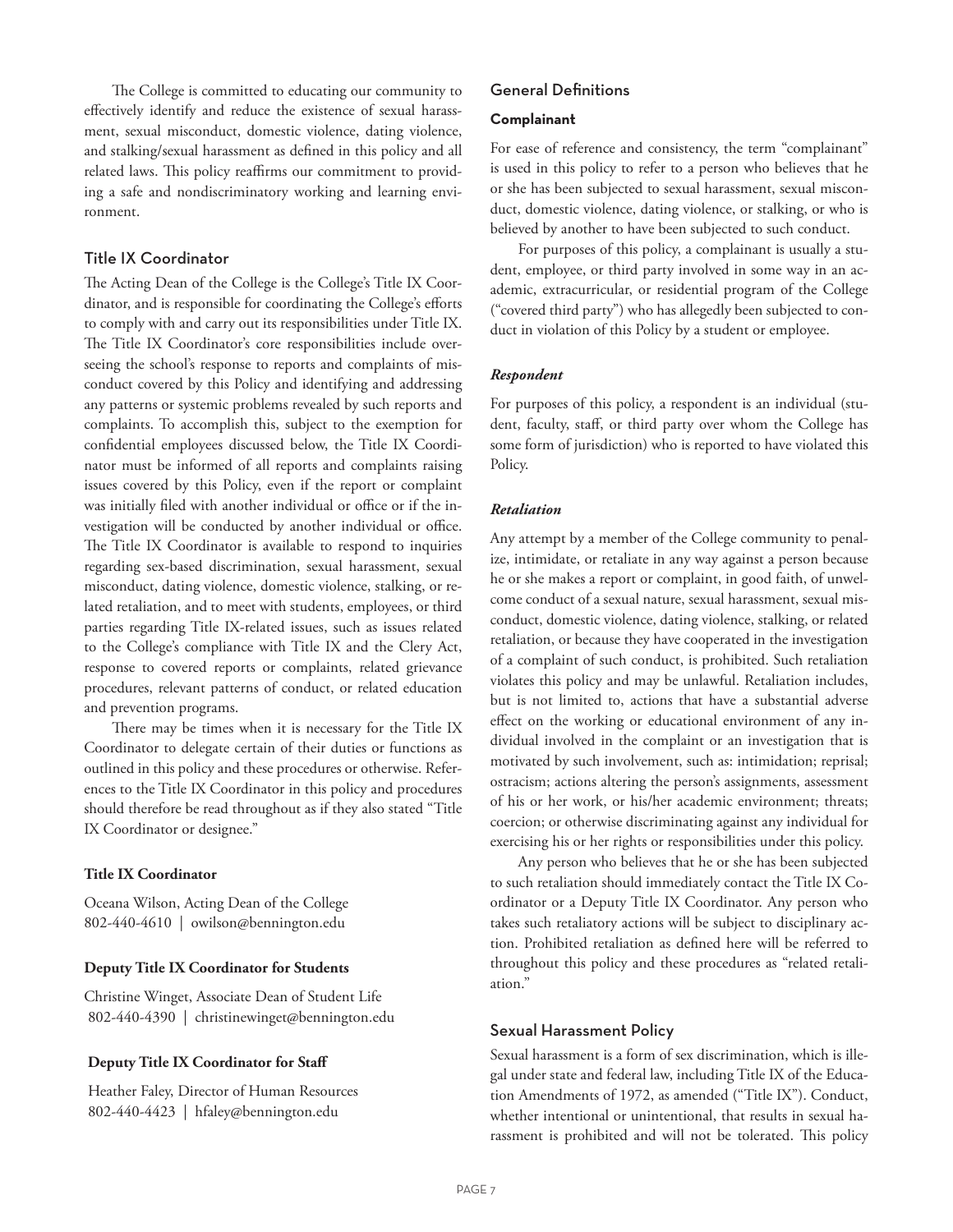applies to the entire College and to the conduct of students, faculty, administration, and staff alike, as well as any third parties participating in the College's programs or activities, regardless of the sexual orientation or gender identity of any individual involved. It also applies to prohibited conduct by third parties, to the extent the College can exercise any control over such parties and/or their access to the College's campus, take any form of action against them, and/or impose sanctions on them.

Bennington encourages members of the College community and covered third parties to report unwelcome conduct of a sexual nature so that the College may investigate reports appropriately, as outlined in the procedures below. If the College determines a respondent's conduct is sufficiently serious–that is, sufficiently severe or pervasive–to deny or limit a student's ability to participate in or benefit from the College's program based on sex and thereby creates a hostile environment, it will take prompt, appropriate, and effective action to eliminate the hostile environment, prevent its recurrence, and address its effects. In the employment context, the College will take prompt, appropriate, and remedial action if it determines that a sexually hostile environment has been created. The College may also choose to take remedial action in cases where conduct is deemed inappropriate, even if it does not rise to the level of sexual harassment as defined in this policy.

#### *The Definition of Sexual Harassment*

Sexual harassment is unwelcome conduct of a sexual nature, and can include, but is not limited to, unwelcome sexual advances, requests for sexual favors, and other verbal, nonverbal, or physical conduct of a sexual nature, where:

- Submission to such conduct is made, either explicitly or implicitly, a term or condition of an individual's employment or education;
- Submission to or rejection of such conduct by an individual is used as the basis for employment or academic decisions affecting the individual; or
- Such conduct has the purpose or effect of substantially interfering with an individual's academic or work performance or creating an intimidating, hostile, or offensive work or educational environment.

Examples of sexual harassment include, but are not limited to the following, if they substantially interfere with an individual's academic or work performance or create an intimidating, hostile or offensive work or educational environment:

- Continuing to ask a student or employee to socialize on or off campus when that person has indicated he or she is not interested;
- Displaying or transmitting sexually suggestive pictures, objects, cartoons, electronic messages, attachments or related links, or posters, if it is known or should be known that the behavior is unwelcome;
- Continuing to write sexually suggestive notes, messages, or

letters if it is known or should be known that the person does not welcome such behavior;

- Referring to or calling a person a sexualized name if it is known or should be known that the person does not welcome such behavior;
- Regularly telling sexual jokes or using sexually vulgar or explicit language in the presence of a person if it is known or should be known that the person does not welcome such behavior;
- Communicating derogatory or provoking remarks about or relating to a student or employee's sex, sexual orientation, or gender identity;
- Directing harassing acts or behavior against a person on the basis of his or her sex, sexual orientation, or gender identity; or
- Off campus conduct that falls within the above definition and affects a person's on-campus educational, shared living, or work environment.

Sexual harassment prohibited by this policy may occur regardless of the sex, sexual orientation, or gender identity of any individual involved. Sexual harassment may occur in a setting in which the power inherent in a faculty member's or supervisor's relationship to their students or subordinates is exploited. While sexual harassment most often takes place between persons of unequal power and/or status, it can also occur between equals, e.g., student-student, faculty-faculty, or staff-staff.

In determining whether alleged conduct constitutes sexual harassment, those entrusted with carrying out this policy will look at the record as a whole and at the totality of the circumstances, such as the nature of and the context in which the alleged incidents occurred. Bennington College recognizes that the protection of free and open speech and the open exchange of ideas are important to any academic community. This recognition is therefore an important element in the "reasonable person" standard used in judging whether sexual harassment has occurred. This policy is meant neither to proscribe nor to inhibit discussion, in or out of the classroom, of complex, controversial, or sensitive matters, when in the judgment of a reasonable person they arise appropriately and with respect for the dignity of others. Bennington College also recognizes, however, that verbal conduct can be used specifically to intimidate or coerce and to inhibit genuine discourse, free inquiry, and learning. Such abuses are unacceptable. If someone believes that another's speech or writing is offensive, wrong, or hurtful, he or she is encouraged to express that judgment in the exercise of his or her own free speech or to seek redress under the noted procedure(s) when appropriate.

#### Sexual Misconduct Policy

Bennington College prohibits conduct by students, faculty, or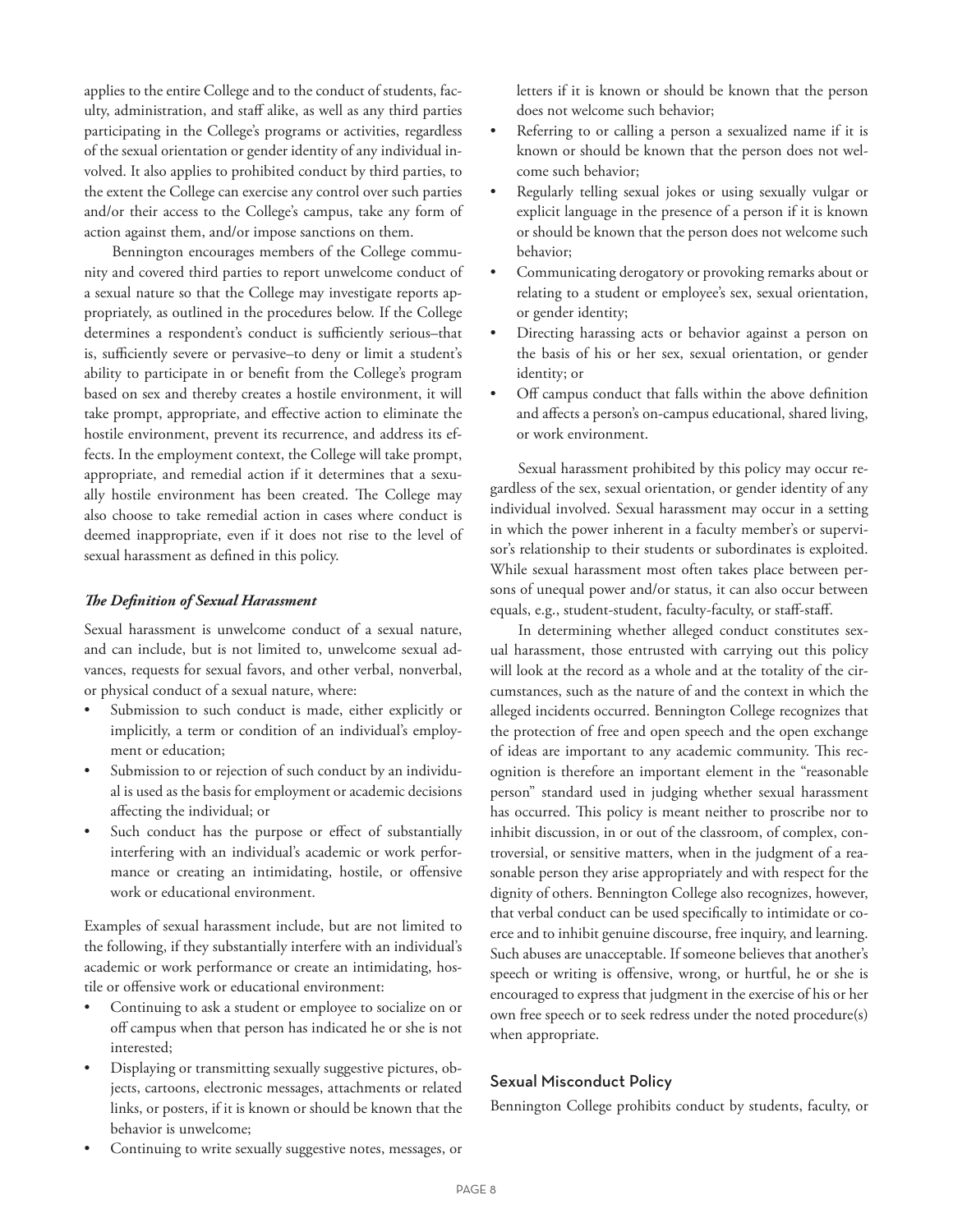staff that affects other students, faculty, staff, or covered third parties and that constitutes sexual misconduct, domestic violence, dating violence, stalking, or related retaliation, as defined above and below. This policy also applies to prohibited conduct by third parties, to the extent the College can exercise any control over such parties and/or their access to the College's campus, take any form of action against them, and/or impose sanctions on them. The College is committed to take action, and may be required to take action, if it learns of such misconduct, even, in some instances, if the person reportedly subjected to such misconduct does not wish to formally file a complaint.

The College encourages individuals who believe they are being or have been subjected to such conduct, and others with knowledge of such conduct, to report the conduct to the College through the procedures described below, and to seek the support of the College and/or external resources identified in this policy. The College also encourages individuals affected by such conduct to seek support from the College and the resources identified here, even if they choose not to pursue a formal complaint with the College.

#### *Definitions*

The definitions of sexual assault, domestic violence, dating violence, and stalking used in this policy and stated below are consistent with the Clery Act, as amended effective 2014. In its primary prevention and awareness programs for incoming students and new employees, and its ongoing prevention and awareness programs for students and employees, Bennington College includes the definitions of sexual assault, the definition of consent in reference to sexual activity, and the definitions of domestic violence, dating violence, and stalking that are used by Vermont criminal laws. However, the College utilizes its own definitions of these prohibited behaviors for purposes of this policy that are consistent with the Clery Act, as amended effective 2014, and determines responsibility for violations of College policy through its own procedures and standards of proof (that is, by a preponderance of the evidence standard), not through the procedures or standards of proof employed in the criminal justice system.

*Sexual misconduct* may include sexual assault, sexual exploitation, or both.

*Sexual assault* may be either rape, fondling without consent, incest, or statutory rape, as defined in the Clery Act and below. Rape is the penetration, no matter how slight, of the vagina or anus with any body part or object, or oral penetration by a sex organ of another person, without the consent of the victim. Fondling is the touching of the private body parts of another person for the purpose of sexual gratification, without the consent (as defined below) of the victim, including instances where the victim is incapable of giving consent because of their temporary or permanent mental incapacity, or incapacity that results from alcohol or other drug use as previously defined. Incest is sexual intercourse between persons who are related to each other within the degrees wherein marriage is prohibited by law in the applicable jurisdiction. Statutory rape is sexual intercourse with a person who is under the statutory age of consent in the applicable jurisdiction. Sexual assault can be committed by any person against any other person, regardless of gender, gender identity, sexual orientation, or past or current relationship status. Sexual assault may occur with or without physical resistance or violence.

*Sexual exploitation* occurs when a person takes sexual advantage of another person for the benefit of anyone other than that other person without that other person's consent. Examples of behavior that could constitute sexual exploitation include but are not limited to the following:

- Recording or capturing through any means images (e.g., video, photograph) or audio of another person's sexual activity, intimate body parts, or nudity without that person's consent;
- Distributing images (e.g., video, photograph) or audio of another person's sexual activity, intimate body parts, or nudity, if the individual distributing the images or audio knows or should have known that the person(s) depicted in the images or audio did not consent to such disclosure and object(s) or would object to such disclosure; or
- Surreptitiously viewing another person's sexual activity, intimate body parts, or nudity in a place where that person would have a reasonable expectation of privacy, without that person's consent, if the individual viewing the other person's or persons' sexual activity, intimate body parts, or nudity in such a place knows or should have known that the person(s) being viewed would object to that.

**Exception**: The College's prohibition of sexual exploitation is not intended to prohibit the use of sexually explicit materials that are reasonably related to the College's academic mission. Specifically, this section is not intended to proscribe or inhibit the use of sexually explicit materials, in or out of the classroom, when in the judgment of a reasonable person they arise appropriately to promote genuine discourse, free inquiry, and learning.

*Domestic Violence* is violence committed by a current or former spouse or intimate partner of the person subjected to the violence:

- By a person with whom the person subjected to the violence shares a child in common;
- By a person who is cohabitating with, or has cohabitated with, the person subjected to the violence as a spouse or intimate partner;
- By a person similarly situated to a spouse of the person sub-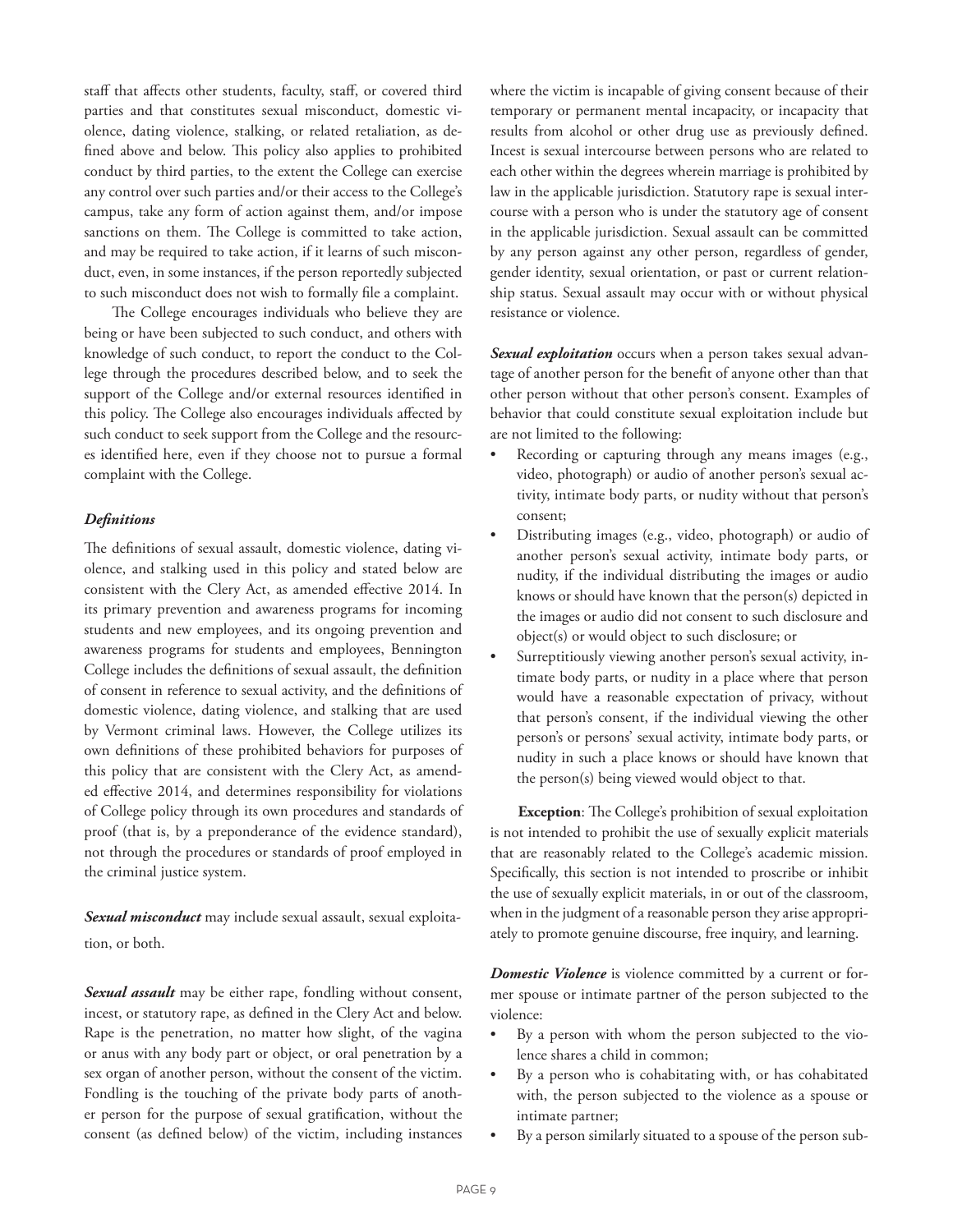jected to the violence under the domestic or family violence laws of the jurisdiction in which the violence occurred; or

• By any other person against an adult or youth who is protected from that person's acts under the domestic or family violence laws of the jurisdiction in which the violence occurred.

For the purposes of this definition, domestic violence includes, but is not limited to, sexual or physical abuse or the threat of such abuse, if involving individuals who are in a relationship as defined above.

*Dating Violence* is violence committed by a person who is or has been in a social relationship of a romantic or intimate nature with the person subjected to the violence. The existence of such a relationship shall be determined based on the reporting party's statement and with consideration of the length of the relationship, the type of relationship, and the frequency of interaction between the persons involved in the relationship. For the purposes of this definition, dating violence includes, but is not limited to, sexual or physical abuse or the threat of such abuse, if involving individuals who are or have been dating as defined here. Dating violence does not include acts covered under the definition of domestic violence stated above.

*Stalking* is defined as engaging in a course of conduct directed at a specific person that would cause a reasonable person to:

- Fear for the person's safety or the safety of others; or
- Suffer substantial emotional distress.

For the purposes of this definition:

- Course of conduct means two or more acts, including, but not limited to, acts in which the alleged stalker directly, indirectly, or through third parties, by any action, method, device, or means, follows, monitors, observes, surveils, threatens, or communicates to or about a person, or interferes with a person's property.
- Reasonable person means a reasonable person under similar circumstances and with similar identities to the person subjected to the stalking.
- Substantial emotional distress means significant mental suffering or anguish that may, but does not necessarily, require medical or other professional treatment or counseling.

Examples of stalking behaviors or activities include, but are not limited to the following, if they occur in the context of stalking as defined above:

- Nonconsensual communication, including face-to-face communication, telephone calls, voice messages, e-mails, text messages, written letters, gifts, or any other communications that are unwelcome;
- Pursuing, following, waiting for, or showing up uninvited at or near a residence, workplace, classroom, or other places

frequented by the person;

- Surveillance or other types of observation including staring or "voyeurism"; gathering information about an individual from friends, family, co-workers; or accessing private information through unauthorized means;
- Threats to harm self or others:
- Defamation and/or lying to others about the person; or
- Using a third party or parties to accomplish any of the above.

#### **Consensual Relationships**

Because of their potential to damage the bonds of mutual trust and responsibility upon which the Bennington community depends, sexual or dating relationships between faculty and students, as well as between staff and students, are prohibited at all times and in all circumstances except those described immediately below, even if the relationship is consensual and regardless of the age of the student.

Recent Bennington College graduates who are hired in a staff role and who have an existing dating or sexual relationship with a current student may be exempted from this policy if they have no supervisory or functional staff role with the student and where the College, in its sole discretion, determines that such is not a conflict of interest or in conflict with the best interests of the student; however, they must inform both Human Resources and their hiring manager of the existing relationship before they are hired. Failure to abide by this policy will result in discipline of the faculty or staff member, up to and including dismissal from employment at the College.

## Options for Reporting and Confidential Disclosures

The College encourages individuals who experience sexual harassment, sexual misconduct, domestic violence, dating violence, stalking, or related retaliation to talk to someone about what happened–so they can get the support they need, and so the College can respond appropriately.

There is no such thing as an "unofficial" complaint of sexual harassment, sexual misconduct, domestic violence, dating violence, or stalking. The College takes all complaints seriously and to that end feels it important to address all such complaints appropriately and as practicable given the circumstances of each case, the complainant's wishes regarding the handling of the complaint, and the College's obligation to maintain a safe campus community.

However, the College also recognizes that individuals who have concerns about sexual harassment, sexual misconduct, domestic violence, dating violence, stalking, or related retaliation may wish to speak to someone without making a formal complaint, and therefore look for assurances of confidentiality. Different employees on campus have different abilities to maintain a person's confidentiality. Some individuals are required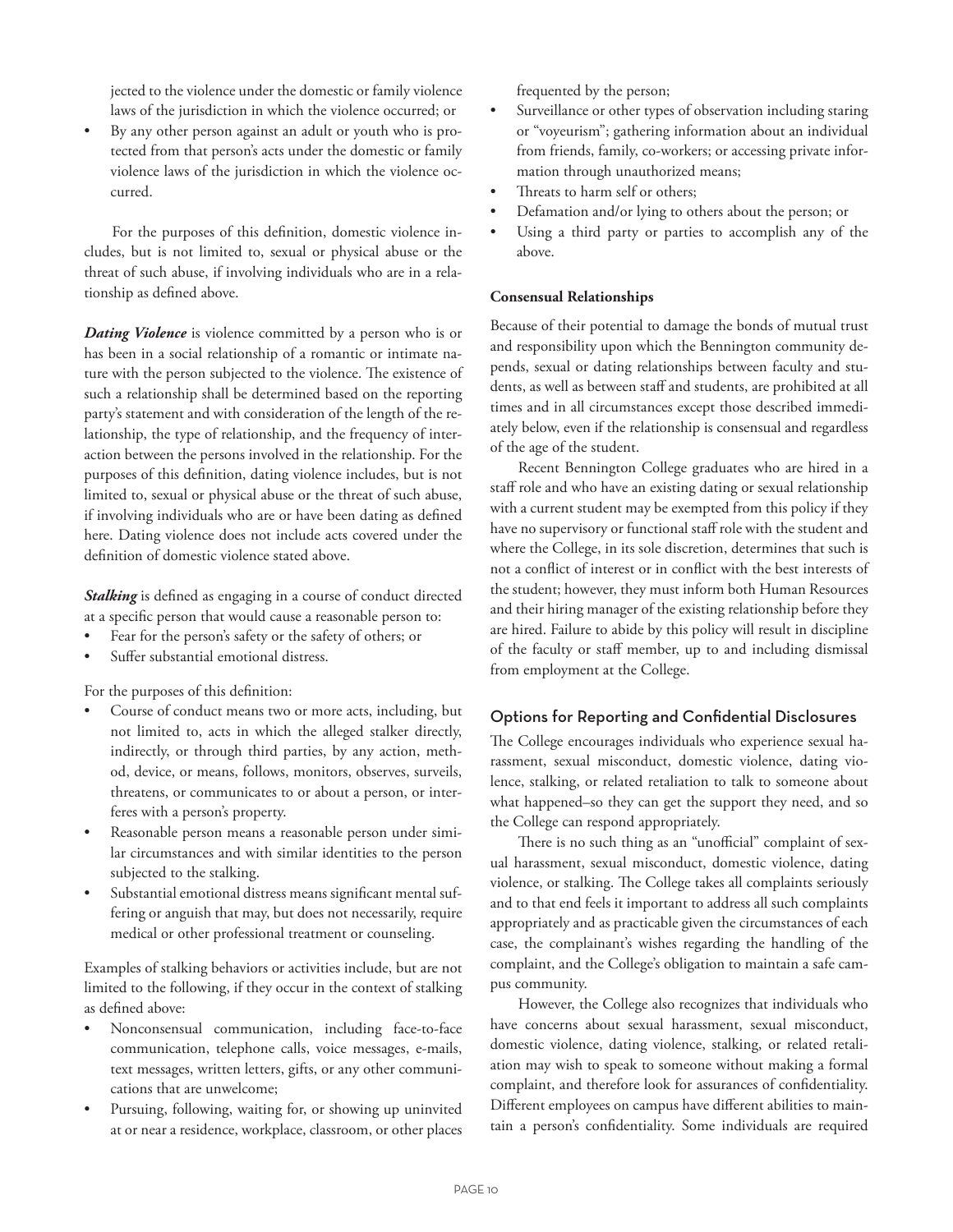to maintain near complete confidentiality; talking to them is sometimes called a "privileged communication." Other employees may talk to an individual in confidence, and generally only report to the College that an incident occurred without revealing any personally identifying information. Third, some employees (called "Responsible Employees") are required to report the details of an incident to the Title IX Coordinator.

This policy is intended to make students, faculty, and staff aware of the various reporting and confidential disclosure options available to them–so they can make informed choices about where to turn if they are subjected to conduct that violates this policy. Regardless of whether an individual files a complaint with the College or with local law enforcement, the College will provide written notification to students and employees about existing counseling, health, mental health, victim advocacy, legal assistance, visa and immigration assistance, student financial aid, and other available services, both within the College and in the community. Similarly, when a student or employee reports an incident to the College, whether it occurred on or off campus, the College will provide the student or employee with a written notification of their rights and options.

#### **Amnesty**

It is of paramount importance to the College that all perceived violations of this policy be reported, so that those affected can receive the support and resources needed. Therefore, in order to facilitate reporting, students, acting in good faith, who report violations of this policy will not be subject to disciplinary action for violations of Student Conduct standards related to alcohol use and/or drug use. While no disciplinary action will be taken, Bennington College reserves the right to take steps necessary to address health and safety concerns for the individual and the community.

#### **Confidential Resources | On Campus**

Clinical staff within the Psychological Services and Health Services Offices who receive information about potential violations of this policy while acting in their clinical capacity are not required to report such information to the Title IX Coordinator without a client's/patient's permission. These individuals are considered to be "confidential resources." This means that in most cases, these confidential resources will not inform anyone of such communications without a client's/patient's consent, and the College will not endeavor to take any action in response to such communications. These professionals may have the responsibility to disclose otherwise-privileged information appropriately when they perceive an immediate and/or serious threat to any person or property. In addition, medical and mental health professionals are required by law to report an allegation of sexual assault and/or certain assaults of a person under age 18. Individuals who wish to talk about sexual harassment, sexual misconduct, domestic violence, dating violence, or stalking-related issues confidentially, with the understanding that the College will not take any action based on such confidential communications, are encouraged to contact one of these confidential resources.

In accordance with the Clery Act, these confidential resources will not report Clery crimes they learn about through confidential communications for purposes of the College's compilation of campus crime statistics. The College does not have procedures that encourage these confidential resources to inform those they counsel of procedures for reporting crimes voluntarily and confidentially for inclusion in the College's annual disclosure of crime statistics.

In addition, the College's Director of Student Health Promotion, Ali Tartaglia, DrPH (whose contact information is: Barn 113, (802) 440-4755 (office), (802) 440-HOPE (4673) 24/7, alisontartaglia@bennington.edu) has been designated by the College as a confidential resource. This means that she is not required by College policy to share detailed information about sexual assault or other issues covered by this policy without the consent of a person reportedly subject to such misconduct with the Title IX Coordinator, unless she perceives an imminent risk of harm or the incident involves an allegation of sexual assault or other covered abuse of a person under age 18. Pursuant to the Clery Act, she is required to share only general information with Campus Public Safety so that it can compile campus crime statistics, but this would not involve sharing details or the identity of anyone reportedly involved in an incident.

If an individual who makes a report to a confidential resource insists that his or her name or other identifiable information not be revealed and the College is able to respect that request, the College will be unable to conduct an investigation into the particular incident or pursue disciplinary action against the alleged perpetrator. Even so, these confidential resources will still assist the individual in receiving other necessary protection and support, such as victim advocacy, academic support or accommodations, disability, health, or mental health services, and changes to living, working, transportation, or course schedule accommodations, where requested and reasonably available. An individual who at first requests confidentiality may later decide to file a complaint with the College or report the incident to local law enforcement, and thus have the incident fully investigated. These confidential resources will provide the individual with assistance if the individual wishes to pursue those options.

#### **Contact information for confidential resources is as follows:**

- Director of Psychological Services 802-440-4451
- All other clinical staff within Psychological Services 802-440-4451
- Director of Health Services 802-440-4426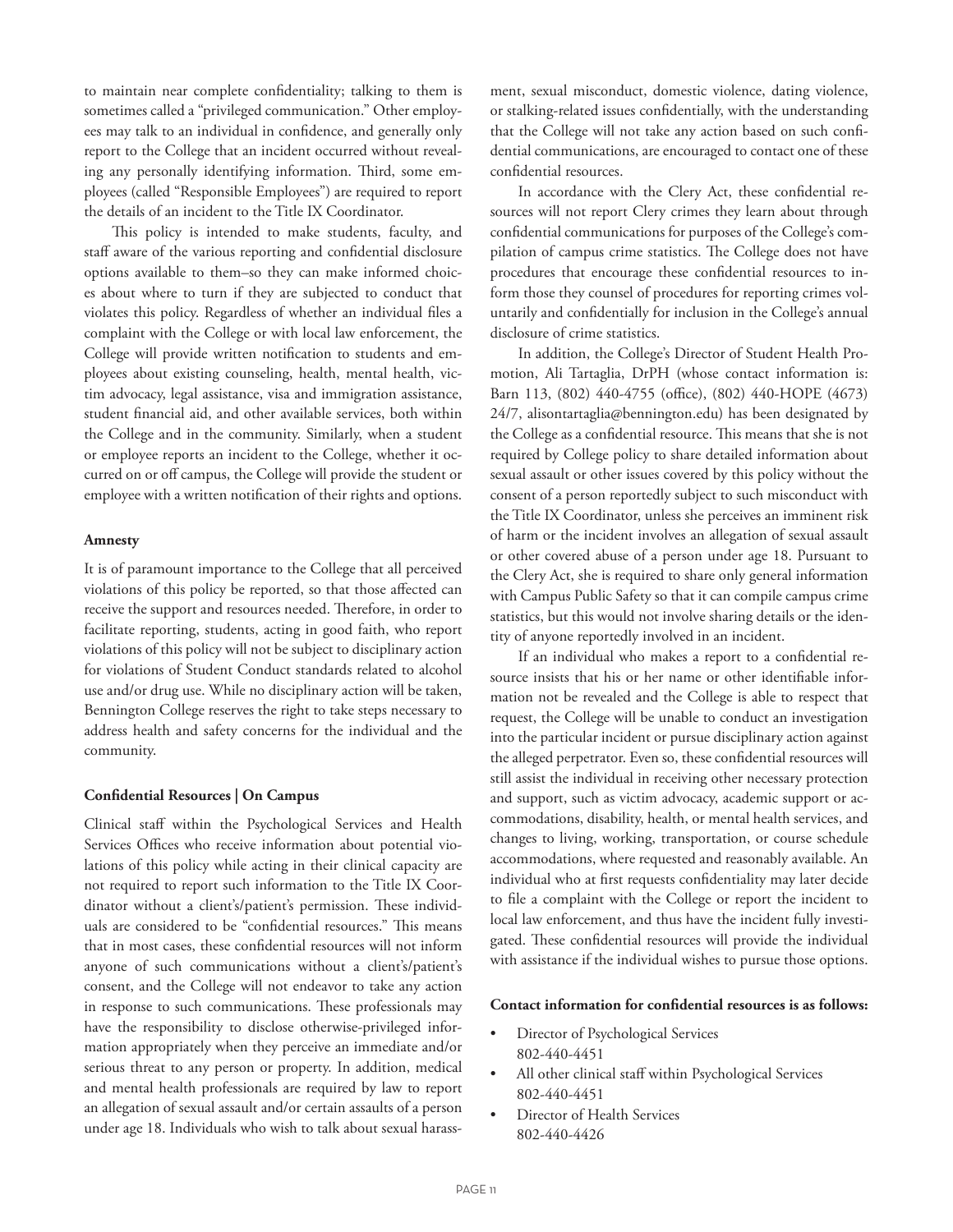- All other clinical staff within Health Services 802-440-4426
- Director of Student Health Promotion (802) 440-HOPE (4673)

If you dial x767 (SOS) on campus or 802-447-4250 from any non-campus phone, emergency personnel on campus can arrange for you to speak with the Psychological Services on-call counselor or Health Services on-call clinician.

## **Non-Confidential Resources | On Campus (also called "Responsible Employees")**

Most faculty and staff at the College are considered to be "responsible employees." A responsible employee is a College employee who has the authority to address incidents of sexual harassment, sexual violence, domestic violence, dating violence, or stalking and is obligated to report such incidents, or whom an individual could reasonably believe has this authority or duty. **Responsible employees are respectful of a complainant's wishes to the extent appropriate and are discreet, but they are not able to maintain confidentiality.** Responsible employees include all College faculty and staff employees, except as previously defined as confidential resources, and all student employees acting in their employment capacity (which includes, but is not limited to, House Chairs, who are considered to be responsible employees). General inquiries or questions about the Sexual Harassment, Sexual Misconduct, Domestic Violence, Dating Violence, and Stalking Policy and Procedures do not have to be reported and may remain private, and the College will strive to protect the privacy interests of individuals to the extent it can while maintaining its obligations to uphold relevant policies and regulations and/or to take reasonable steps to promote the safety of members of the College community. Otherwise, once any responsible employee learns of an incident of sexual misconduct, sexual harassment, dating violence, domestic violence, stalking, or related retaliation, by written or unwritten communication, the responsible employee must immediately notify the Title IX Coordinator of such complaint. The responsible employee must report all relevant details about the incident (such as the name of the complainant and respondent, any witnesses, and other relevant facts, such as the date, time, and specific location of the alleged incident).

If a complainant discloses an incident to a responsible employee but wishes to maintain confidentiality or requests that no investigation into a particular incident be conducted or disciplinary action taken, the College will weigh that request against the College's obligation to provide a safe, nondiscriminatory environment for all individuals, including the complainant. If the College honors the request for confidentiality, a complainant must understand that the College will be unable to conduct an investigation into the particular incident or pursue disciplinary action against the alleged perpetrator. Although rare, there are times when the College may not be able to honor an individual's request and will initiate an investigation in order to provide a safe, nondiscriminatory environment for all individuals.

The College will protect the confidentiality of individuals allegedly subjected to conduct prohibited by this policy to the extent practicable in light of the need to do investigations and conduct disciplinary proceedings. Campus security authorities who become aware of Clery crimes will report them to the College's Office of Public Safety so that they may be included in the College's compilation of campus crime statistics. The College will not include the names of complainants or other identifying information in publicly available reports that are compiled as required by the Clery Act.

#### **Additional Resources | Off Campus**

There are a number of local and national agencies available to provide support to individuals who have experienced sexual harassment, sexual misconduct, dating violence, domestic violence, stalking, or related retaliation. The College can assist an individual with accessing these, and other, resources.

- National Sexual Assault Hotline, 800-656-HOPE
- National Domestic Violence Hotline, 800-799-7233
- Project Against Violent Encounters (PAVE), 802-442-2111
- Southwestern Vermont Medical Center, 802-442-6361 United Counseling Services (UCS), 802-442-5491

**Note**: Individuals are not obligated to notify or utilize any of these resources.

#### **External Reporting Options**

In addition to the off-campus resources noted above, complainants may also seek assistance through other external organizations or agencies. Making a complaint pursuant to the College's Sexual Harassment, Sexual Misconduct, Domestic Violence, Dating Violence, and Stalking Policy does not foreclose either civil or criminal legal action by the complainant, and a complainant who wishes to consider pursuing such action should seek legal advice. A complainant may simultaneously pursue a criminal complaint and a complaint under these procedures.

A complainant may also file a complaint by writing or calling the following state or federal agencies, as applicable:

- Bennington Police, 118 South Street, Bennington, VT, 05201, phone: 802-442-1030
- Vermont Attorney General's Office, Civil Rights Unit, 109 State Street, Montpelier, VT 05602, phone: 802-828-3171 (voice/TDD).
- Equal Employment Opportunity Commission, 1 Congress Street, Boston, MA 02114, phone: 617-565-3200 (voice), 617-565-3204 (TDD).
- Vermont Human Rights Commission, 133 State Street, Montpelier, VT 05633-6301, phone: 802-828-2480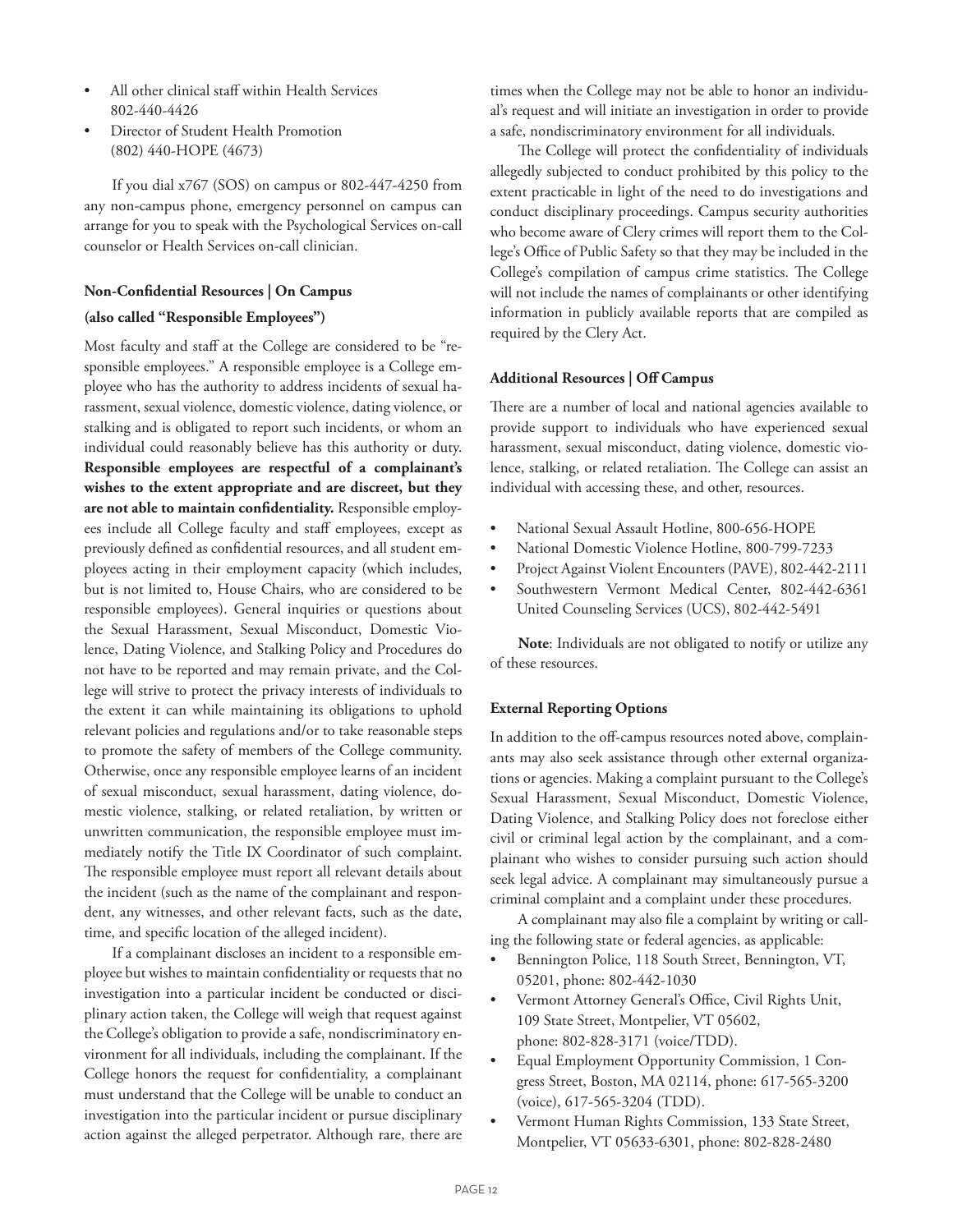(voice/ TDD).

• Office for Civil Rights (OCR), U.S. Department of Education, 8th Floor, 5 Post Office Square, Boston, MA 02109, phone: 617-289-0111 (voice), 800-877-8339 (TDD).

These agencies can conduct impartial investigations, facilitate conciliation, and if they choose to do so pursuant to their procedures, may file a charge or a complaint. The Office of the Dean of Students, the Title IX Coordinator, or the Office of Campus Safety will offer to, and will upon request, assist students or employees in contacting law enforcement agencies. This action may be taken regardless of whether an individual chooses to file a complaint with the College. For their own part, a complainant may choose to notify such agencies with or without assistance from the College, or may choose not to notify such authorities.

Individuals who are being or who may have been subjected to domestic violence, dating violence, or stalking may have the right to obtain orders of protection, restraining orders and/ or relief from abuse orders from Vermont courts. The College will support complainants if they wish to have the College's assistance in making contact with law enforcement authorities and other external resources to seek such orders. The College will respect such orders to the extent applicable. In addition, the College can also impose no-contact conditions on students, employees, and third parties over which it has some measure of control. The College will inform complainants of their options in this regard.

#### **Medical Care**

Whether or not a person decides to pursue criminal charges or a complaint at the College, individuals are encouraged to immediately seek any necessary medical care after an incident of sexual misconduct, domestic violence, or dating violence, and to seek help from appropriate law enforcement, medical, or College personnel.

#### **Preservation of Evidence**

Even if a person is unsure initially whether they will want to pursue criminal charges or seek a protection order, it is important to preserve all possible evidence in case an individual later decides to do so. Therefore, a person should refrain from changing clothes, showering, or otherwise changing his or her physical state after an incident, until after they have consulted with medical personnel about how to best preserve evidence. Any such individual should also consult with College officials, law enforcement officers, or health care professionals regarding their ability to have evidence collected by a Sexual Assault Nurse Examiner ("SANE"). Individuals should also endeavor to preserve other evidence that may be relevant to a case of sexual harassment, sexual misconduct, domestic violence, dating violence, stalking, or related retaliation, such as text messages, email messages, other electronically stored information, and other physical evidence. Anyone with questions about how to do this should consult with College officials.

#### Interim Measures

In accordance with the Clery Act, the College will provide written notification to complainants about options for, available assistance in, and how to request changes to academic, living, transportation, and working situations or other supportive measures, where they are requested by a complainant and are reasonably available. A complainant does not have to participate in an informal or formal College process, or report conduct prohibited by this policy to law enforcement authorities, in order to request such accommodations or measures. Such accommodations or measures will be kept confidential unless maintaining such confidentiality would impair the College's ability to provide them. The College may also be able to provide interim measures to either or both the complainant and the respondent consistent with an individualized assessment of their need, prior to or during the pendency of informal or formal proceedings as outlined below. Such measures may include but are not limited to academic accommodations (e.g., alter academic schedules, withdraw from/retake a class without penalty, access academic support such as tutoring, extensions of time or other course-related adjustments), counseling, a confidential resource, extensions of time or other course-related adjustments, modifications of work or class schedules, campus escort services, restrictions on contact between the parties, changes in work or housing locations, leaves of absence, increased security and monitoring of certain areas of campus, changes in transportation and/or working situations, and other similar accommodations. Decisions about interim measures will be made based on individualized assessments for both complainants and respondents, and will seek to minimize the burden, to the extent practicable given the needs of a particular situation, on either party. Resources such as confidential resources and counseling services will be provided to each party on a parallel basis, but the College will not designate the same individual to be a confidential resource for both parties.

## College Procedures for Reviewing/ Handling Complaints

Any member of the Bennington College community or covered third party who believes that they have been subjected to sexual harassment, sexual misconduct, domestic violence, dating violence, stalking, or related retaliation by any member(s) of the Bennington College community may, depending on the nature of the alleged misconduct, make use of some or all of these three options: (1) **informal resolution**, (2) **mediation**, or (3) **administrative investigation**. Whichever option(s) is/are used,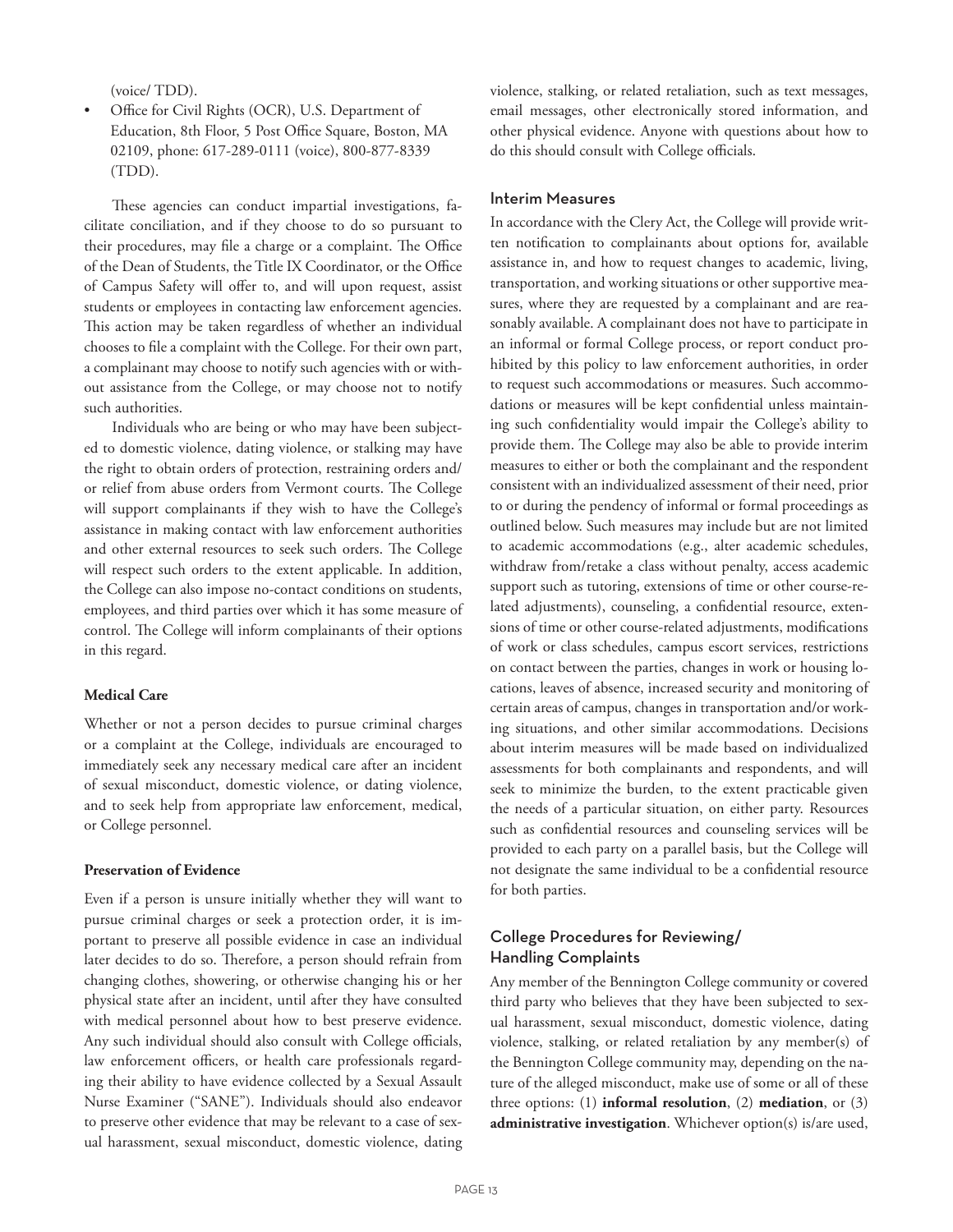Bennington College endeavors to ensure the complainant and respondent are treated in an unbiased manner with dignity, respect, and sensitivity. All three options may be used (subject to limitations noted below), or the matter may bypass the first two options and proceed directly to an administrative investigation. Even where the College does not appear to have a measure of control over a third party who is believed to have engaged in or who is believed to be engaging in such behavior, the College encourages reporting so that the College can at least refer the complainant to supportive resources. Absent extenuating circumstances, the College will ordinarily determine which of the three options will be pursued initially within 14 calendar days of when the Title IX Coordinator receives a written or verbal complaint of prohibited misconduct, as described below.

The complaint process begins by the complainant or other reporting person's providing a written or verbal complaint to the Title IX Coordinator. As explained below, while an initial complaint need not be in writing, a written complaint will have to be submitted if the complainant wishes to have an administrative investigation conducted. The complaint may be written by the complainant, or dictated to a College official and approved by the complainant. For cases involving complaints against the President, the complainant must file a complaint with the Acting Provost who will transmit the complaint to the Board of Trustees. The board will proceed from that point in a manner to be determined in its sole discretion.

There is no time limit for the filing of complaints. However, prolonged delays in reporting may make it more difficult to gather information, which could affect the College's ability to conduct a full and fair investigation.

A person should contact the Title IX Coordinator if:

- As a visitor to the College (e.g., a guest of another student, a prospective student, or an alumnus or alumna), they believe that they have been subjected to conduct in violation of this policy by a member or former member of the College community.
- As a member or former member of the College community they believe that, while a member of the College community, they have been subjected to conduct in violation of this policy by a vendor, contractor, visitor, or other third party.

The College will investigate and respond as appropriate and practicable, given the nature of its relationship to the parties. In some cases (such as, for example, cases in which a student, employee, or covered third party involved in an alleged incident of sexual harassment, sexual misconduct, domestic violence, dating violence, or stalking does not wish to participate in the process but the College decides that the alleged misconduct needs to be investigated and addressed), the College may move forward with an investigation and/or related disciplinary proceedings even if the complainant does not wish to participate fully. In such cases, the College may extend the full rights of a complainant as defined in this policy to affected parties as deemed appropriate by the College.

#### **Sanctions**

Sanctions for violations of this policy may include one or more of the following:

- **Expulsion**
- **Suspension**
- Written Reprimand or Warning
- Verbal Reprimand or Warning
- Separation from employment
- Disciplinary Probation
- **Employee or Faculty Probation**
- Nonrenewal of contract
- Revocation of honors, awards, or degrees
- Restricted access to College facilities or activities, including student organizations or athletic or intramural participation
- Community Service
- Issuance of a "No Trespass" or "No Contact" Order
- Removal from student housing

In addition, the College may determine that additional remedies are warranted, such as education or training for some or all members of the College community. Although sanctions for violation(s) of this policy can include any form of discipline as stated above, students found to have engaged in rape as defined in this policy will most likely receive a sanction of suspension or expulsion.

#### **Option 1–Informal Resolution**

- 7. Any member of the Bennington College community or covered third party who believes that they have been subjected to conduct in violation of this policy by any member(s) of the Bennington College community may pursue a complaint through informal resolution.
- 8. Complaints may be written or verbal.
- 9. If the Title IX Coordinator determines based upon the complaint that pursuing resolution of the complaint through Informal Resolution would not be appropriate, they will notify the complainant in writing. If the complainant wishes to pursue the complaint further, they may request to proceed with mediation or administrative investigation and review as outlined below. If the Title IX Coordinator decides that continuing with informal resolution is appropriate, then the complainant and the Title IX Coordinator may agree to pursue one of the following courses of action, to be completed, absent extenuating circumstances, within 14 working days of that agreement:
	- The Title IX Coordinator or designee will attempt an informal resolution of the complaint directly and privately with the respondent.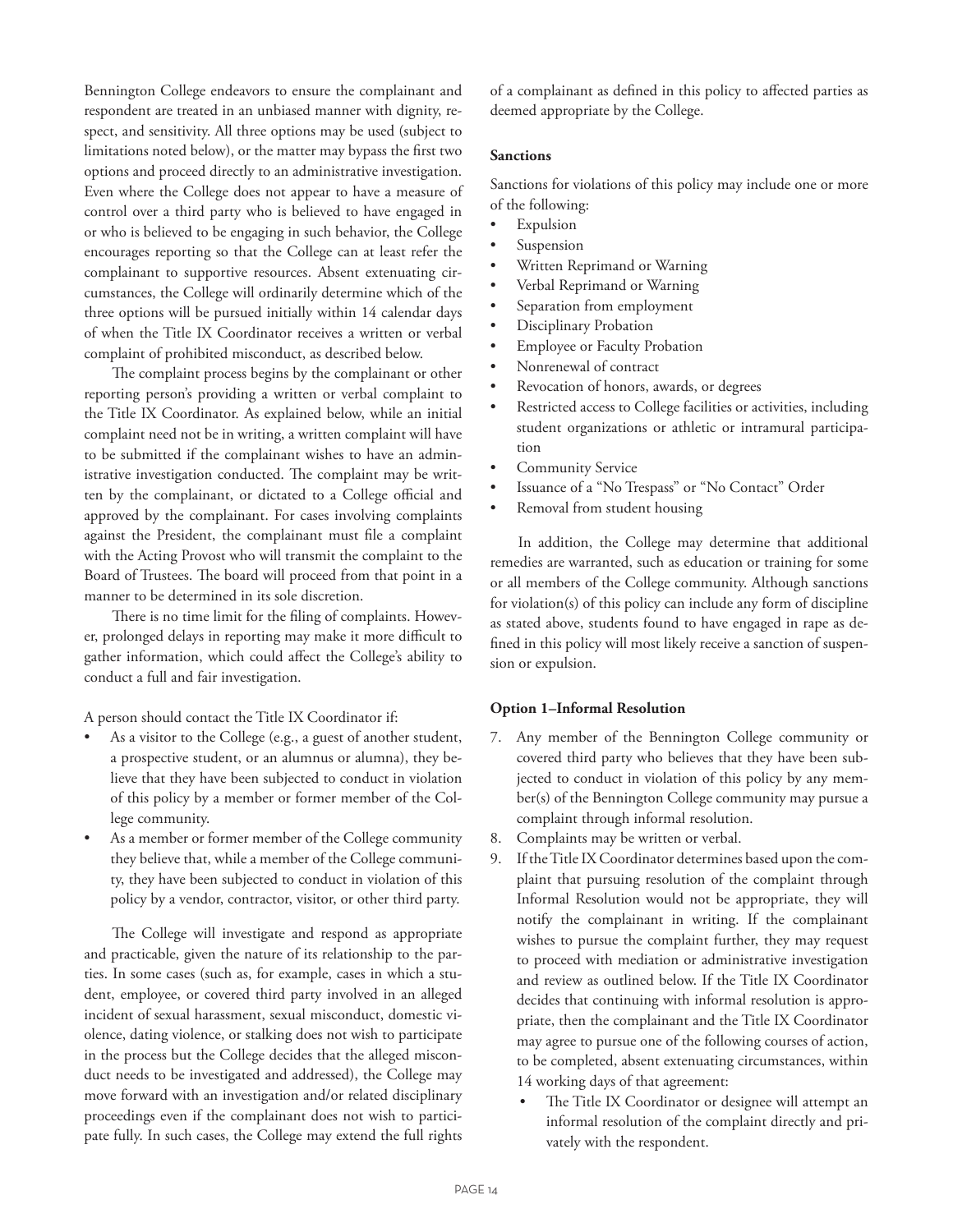- The Title IX Coordinator or designee will attempt an informal resolution of the complaint by meeting together with the complainant and the respondent.
- The Title IX Coordinator or designee will attempt an informal resolution of the complaint by some other informal means, as deemed appropriate by the Title IX Coordinator or designee, with the agreement of the parties.
- 10. Each party may be accompanied by an advisor of their choice in any stage of this informal procedure.
- 11. A complaint pursued through informal resolution will be considered to have been resolved when both parties have signed a statement indicating their acceptance of the outcome of the process, and the Title IX Coordinator or designee has also approved and signed the statement. A complaint that has been resolved through informal resolution may not be filed as a formal complaint.
- 12. If a complaint cannot be resolved through informal resolution, or if the Title IX Coordinator or designee determines at any point that the case is not appropriate for informal resolution, the Title IX Coordinator or designee will (with the cooperation of the complainant or if deemed necessary by the College) refer the case to mediation or administrative investigation and review as described below.
- 13. Absent extenuating circumstances, an Informal Resolution process will be completed within 45 calendar days of the Title IX Coordinator's receipt of a verbal or written complaint.

#### **Option 2–Mediation**

- 1. Any member of the Bennington College community or covered third party who believes that they have been subjected by any other member(s) of the Bennington College community to conduct in violation of this policy may pursue a complaint through a mediation procedure. Mediation is generally defined as intervention between parties to promote reconciliation, settlement, or compromise. Mediation is different from the "Informal Resolution" procedure outlined above because a neutral person other than the Title IX Coordinator or designee will meet with the complainant and respondent, separately and/or together, in order to understand the parties' respective positions, and then attempt to help the parties come to a mutual understanding.
- 2. A complaint may be written or verbal. If the Title IX Coordinator determines based upon the complaint that pursuing resolution of the complaint through mediation would not be appropriate, they will notify the complainant in writing. If the complainant wishes to pursue the complaint further, they may request to proceed with administrative investigation and review as outlined below. If the Title IX Coordinator decides that mediation is appropriate, then

the Title IX Coordinator will appoint a mediator who will seek to resolve the complaint using mediation. This person will meet with both parties, separately and/or together. Both parties must consent in order for the mediator to meet with both parties together.

- 3. Each party may be accompanied by an advisor of their choice at any stage of this mediation procedure.
- 4. A complaint pursued through mediation will be considered to have been resolved when both parties have signed a statement indicating their acceptance of the outcome of the mediation procedure, and the Title IX Coordinator has also approved and signed the statement. A complaint that has been resolved through mediation may not be pursued through administrative investigation.
- 5. If the complaint cannot be resolved through mediation, or if the Title IX Coordinator determines that the case is not appropriate for mediation, the Title IX Coordinator will (with the cooperation of the complainant or if deemed necessary by the College) refer the case to administrative investigation and review as described below.
- 6. Absent extenuating circumstances, a mediation process will be completed within 45 calendar days of the Title IX Coordinator's receipt of a verbal or written complaint.

#### **Option 3–Administrative Investigation and Review**

Any member of the Bennington College community or covered third party who believes that they have been subjected to conduct in violation of this policy by any other member(s) of the Bennington College community or covered third parties may pursue a complaint through an administrative investigation. All proceedings will include a prompt, fair, and impartial process from the initial investigation to the final result. As required by the Clery Act, the investigation and decision-making process will be conducted by officials who, at a minimum, receive annual training on the issues related to dating violence, domestic violence, sexual assault, and stalking, and on how to conduct an investigation process that protects the safety of complainants and promotes accountability.

If reported incidents of sexual harassment, sexual misconduct, domestic violence, dating violence, stalking, or related retaliation also reportedly involve violations of other College policies, the College reserves the right, at its discretion, to investigate and adjudicate such reported policy violations through the procedures provided here, notwithstanding the procedures provided in other College policies and procedures.

Throughout the process, the College will provide the complainant and the respondent with the same opportunities to have others present during the institutional disciplinary proceeding, including the opportunity to be accompanied to any related meeting or proceeding by an advisor of their choice. While the College will not limit the choice of advisor or their presence for either the complainant or the respondent in any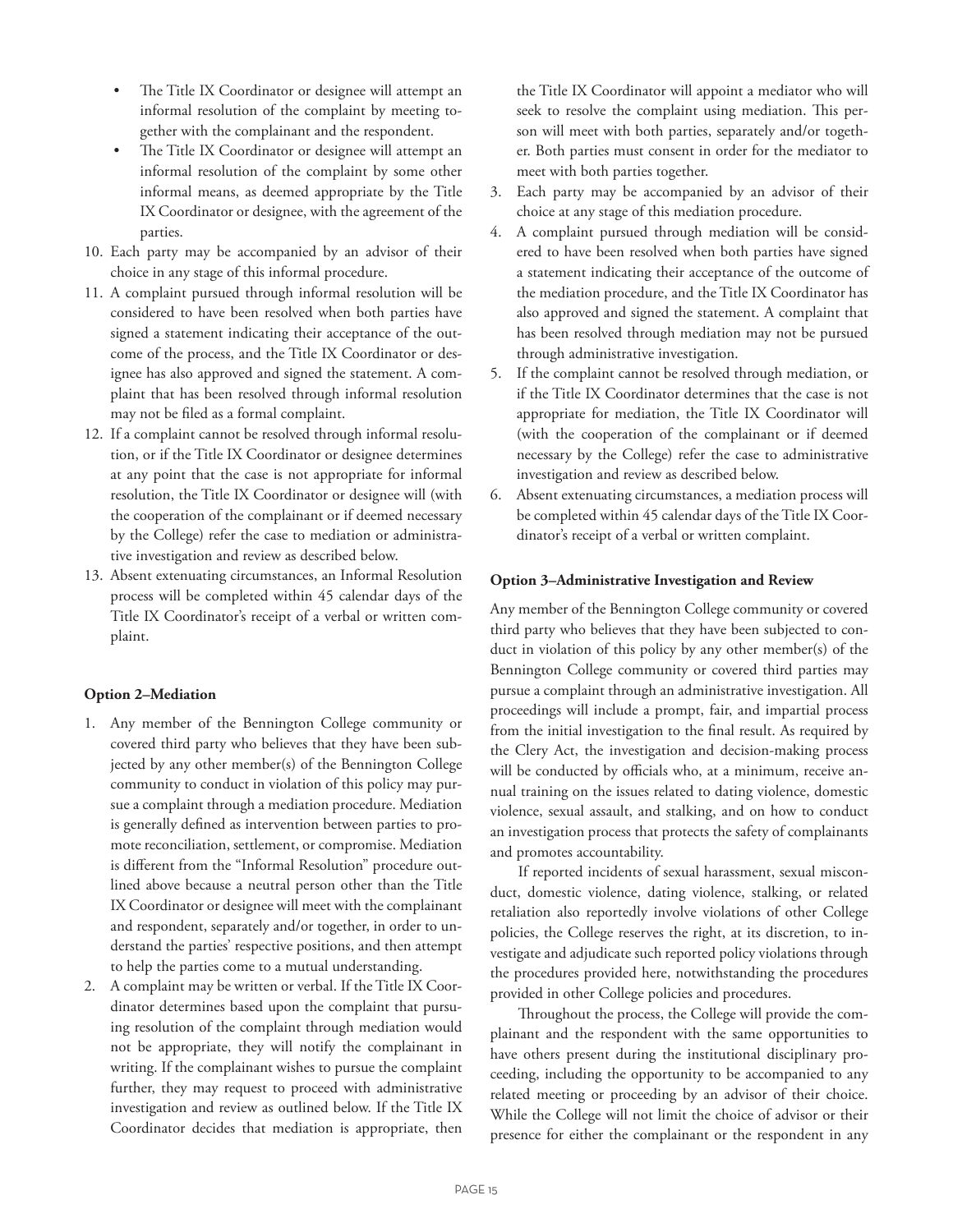meeting or institutional disciplinary proceeding, the College has established restrictions regarding the extent to which the advisor may participate in the proceedings, as described below.

A written complaint must be filed with the Title IX Coordinator in order to initiate an administrative investigation. This could be prepared in writing by the complainant, or dictated by the complainant to a College official and approved by the complainant. If the Title IX Coordinator or designee determines based on the complaint that an investigation should proceed, the College will handle the case in the manner described below. Otherwise the Title IX Coordinator will issue a notice of dismissal. Absent extenuating circumstances, if an administrative investigation is to be pursued, it will begin within 14 calendar days of the Title IX Coordinator's receipt of a written complaint.

A complaint may also be filed (to be handled through the administrative investigation procedure) by the Acting Provost, the Dean of Studies, or the Vice President for Finance and Administration, or may be initiated by the Title IX Coordinator, if it has come to such person's attention that a member of the Bennington College community may have been subjected to conduct in violation of this policy by any other member of the College community or a covered third party.

In all cases, the final decision of whether to conduct an investigation rests with the Title IX Coordinator. The issuance of a notice of dismissal cannot be appealed. The complainant is free at any time to pursue civil or criminal action against the respondent.

If the information received about the incident(s) in question indicate that other College policies may have been violated (e.g., other policies that govern the conduct of students or employees), the Title IX Coordinator will decide at their discretion whether such potential policy violations will be investigated and decided through the administrative investigation and review procedures provided here, or through separate procedures. The Title IX Coordinator's decision in this regard will control over the provisions of any other College policy language that could otherwise be read to the contrary.

If an investigation will be conducted, both parties will receive written notice. The written notice will be accompanied by a copy of this policy.

A "No Contact Order" is routinely issued to restrict contact and communication between a complainant and a respondent for the duration of the investigation. No contact orders are not disciplinary in nature (though violation of them could result in College discipline). This is in addition to other measures that may be taken as previously outlined, such as changing the living accommodations for one of the parties.

The Title IX Coordinator or designee will appoint an investigator to investigate a complaint. The investigator will conduct a thorough fact-finding investigation. The investigation will usually include meetings with the complainant and the respondent separately, as well as witnesses who may have material information about the events that are the basis of the complaint. The investigator may also collect and examine any physical evidence or documents, emails, text messages, etc. that may be relevant to the events in question. At any time during the investigation, the complainant and respondent may provide written statements or other supporting materials that may be helpful to the investigator.

Once the investigator has gathered all of the information that they determine should be gathered as an initial matter, they will prepare a preliminary report that summarizes the information findings of fact that will, together with any notes or other information gathered by the investigator, be made available to the parties for their review.

The parties will have a period of 7 calendar days to review such information and, if they choose to, they may: 1) suggest additional investigation by the investigator, including but not limited to interviews of additional witnesses; and/or 2) suggest questions to be posed by the investigator of the other party or witnesses. The investigator will determine in their discretion whether and to what extent to pursue some or all of the additional investigation and questioning requested by the parties, and will frame any resulting investigation and questioning at their discretion.

Once any additional investigation is completed, the investigator will create a final investigation report that will contain any updated findings of fact, any additional evidence gathered, and the investigator's analysis, rationale, and recommendation regarding whether a preponderance of the evidence establishes a violation of any of the College policies under investigation. The parties will then have 5 working days to provide a written response to the final investigation report. Each party will be allowed to review the other party's written response. The final investigation report, its attachments, and the parties' written responses will be provided to a Review Panel, for its consideration as provided below.

The complainant and respondent are entitled to be accompanied by an advisor of their choice whenever meeting with the investigator. Advisors can confer privately with their advisee, but cannot question the process nor address the investigator. At no point will the parties be required to be in contact or in the same room with each other. The parties will be given periodic status updates throughout the investigation.

Should a respondent who has been notified of an investigation/adjudication fail to cooperate with the investigator, the investigation may proceed, a finding may be reached, and a sanction may be imposed based on the information available.

The complainant may request that the investigation be stopped at any time. Bennington College and/or the Title IX Coordinator will determine whether the investigation can be stopped, or whether, due to countervailing concerns of campus safety, it is unable to honor the complainant's request to stop the investigation.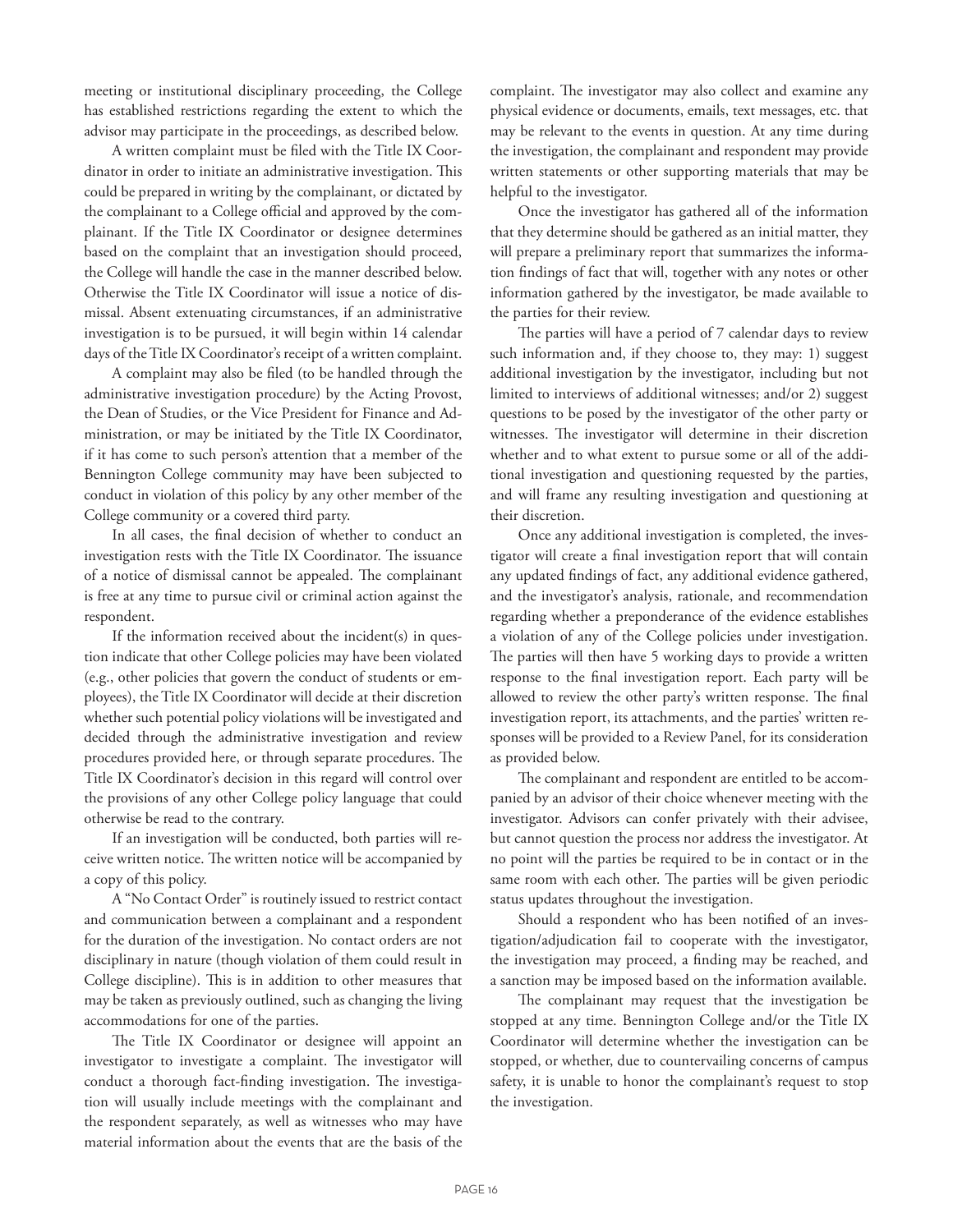#### Making a Determination

#### **Student Respondent Cases**

In cases where the respondent is a student, the investigator's final investigation report, its attachments, and the parties' written responses to the report will be provided to the Review Panel for its consideration. The Review Panel is a three-person panel consisting of the Title IX Coordinator, who will serve as chair, the Dean of Students, a Deputy Title IX Coordinator and/or their designees.

The Review Panel will give notice to the parties that they may, if they wish, meet with the Review Panel to discuss the final investigation report, its attachments, and the parties' written responses to the report. Parties do not need to meet with the Review Panel if they do not wish to do so. An audio record of any meetings between parties and the Review Panel will be created, and the other party will be permitted to review such audio recording within 10 days of the meeting. A party who reviews such a recording will have an additional 3 days to submit a written response to the audio recording.

After careful consideration of the final investigation report, its attachments, the parties' written responses to the report, any meeting(s) with the parties, and any written responses to the audio recording, the Review Panel will make the determination of whether any Bennington College policy under investigation has been violated. The Review Panel's determination will also be based on a preponderance of the evidence standard, i.e., whether it is more likely than not that a policy was violated. The Review Panel is not bound by the investigator's report (rather, it serves to advise) and may accept or reject the investigator's recommended finding in whole or in part, and/or may request the collection of additional relevant information before making a determination.

If the Panel does not find that a violation of College policy has occurred, it will so inform the parties, simultaneously and in writing. In such cases, the complainant may appeal the decision within 5 working days on the grounds, and pursuant to the procedures, set forth below.

If the Review Panel finds that a violation of this policy has occurred, it may impose an appropriate sanction, up to and including expulsion from the College. The Panel will send the complainant and the respondent simultaneous written notice of the finding and decision, and the option to appeal within 5 working days on the grounds, and pursuant to the procedures, set forth in the Appeals section.

#### **Faculty and Staff Respondent Cases**

If either the complainant or the respondent are faculty or staff employees, the Title IX Coordinator will schedule the case for administrative review following receipt of the investigator's report. An administrative review of the case will be conducted by the Acting Provost or designee (for cases involving faculty) or

the Director of Human Resources or designee (for cases involving staff ) to determine whether or not the respondent is responsible for a policy violation and, if so, what the sanction will be.

Where formal disciplinary action is to be taken against a faculty or staff member, appropriate sanctions may range from a verbal warning up to and including discharge from employment. The complainant and the respondent will receive simultaneous written notice of the outcome of the complaint and the option to appeal. Faculty or staff respondents or complainants in cases involving faculty or staff respondents may appeal the decision within 5 working days to the President (in the case of faculty members) or to the Vice President for Finance and Administration (in the case of staff employees) on the grounds, and pursuant to the procedures, set forth in the Appeals section.

## **Appeals**

Either the complainant or the respondent may appeal the determination of a case and/or the sanctions. The right to appeal is contingent upon participation in the administrative investigation process. Appeals by students must be filed with the Acting Provost within 5 working days of the case determination. Appeals by faculty must be filed with the President within 5 working days of the case determination. Appeals by staff employees must be filed with the Vice President for Finance and Administration within 5 working days of the case determination.

The President, Acting Provost, or Vice President for Finance and Administration will determine, in their sole discretion, the format of appeals. The President, Acting Provost, or Vice President for Finance and Administration may implement, modify, increase, or suspend the determination of responsibility and/or sanctions imposed and will simultaneously send his or her appeal decision letter to the parties. A notice of the appeal decision letter will also be sent simultaneously to the individual who conducted the administrative review. The decision of the President, Acting Provost, or Vice President for Finance and Administration is final in all cases.

Appeals may be based only upon the following:

- 1. Newly discovered evidence that could not have been discovered during the investigation and pre-appeal administrative investigation process, and that would have had a significant effect on the outcome;
- 2. A violation of the procedures under this Policy that had a significant effect on the outcome; and/or
- 3. An appeal of the appropriateness of the sanction(s) imposed.

Absent extenuating circumstances, appeals will ordinarily be decided within 30 days of the appellate officer's receipt of the appeal.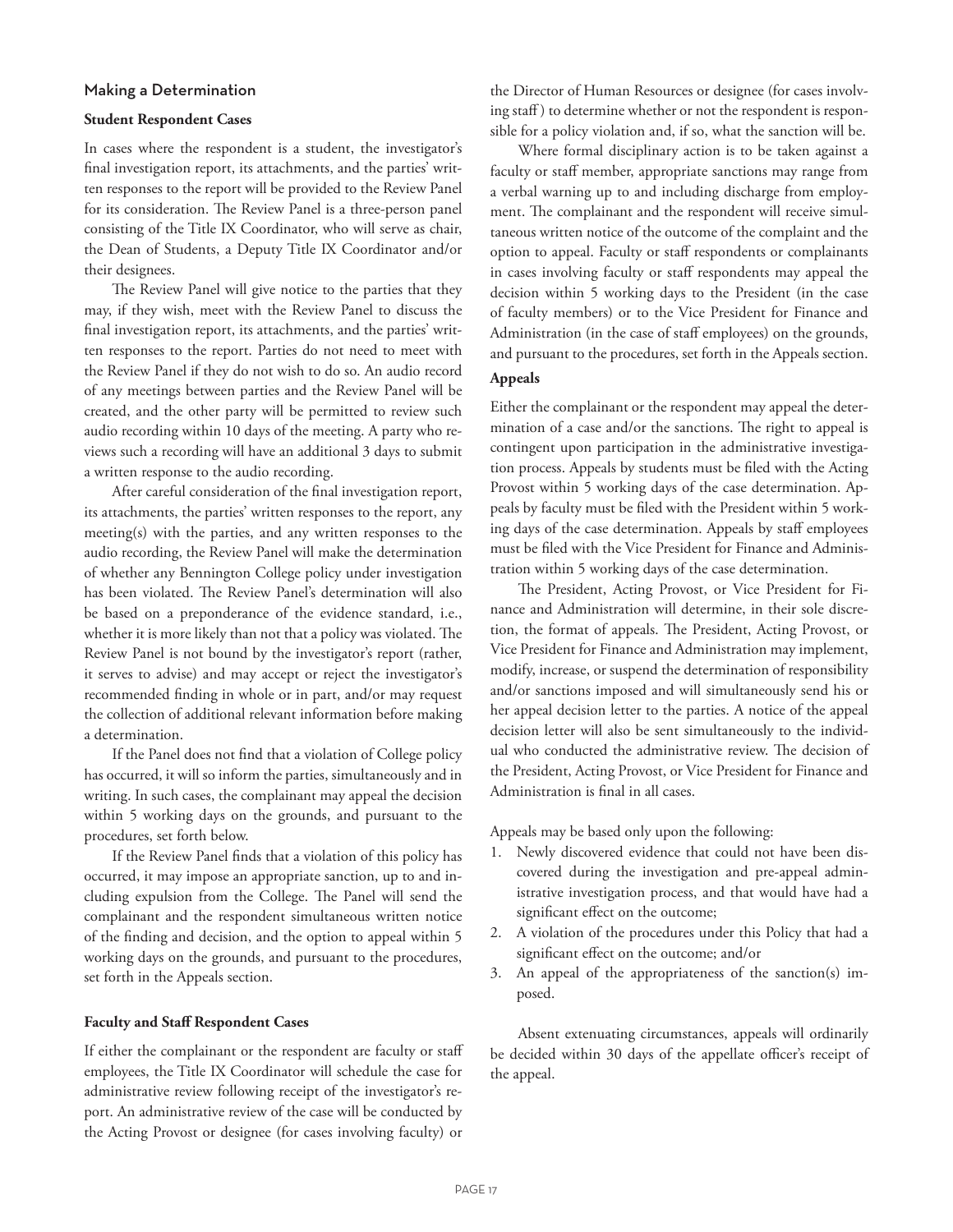## Important Telephone Numbers

## CAMPUS SAFETY

| Psychological Services  802-440-4451 |  |
|--------------------------------------|--|
| Office of Student Life  802-440-4330 |  |
| Student Health Services 802-440-4426 |  |

## OFF-CAMPUS RESOURCES

| Alcoholics Anonymous  802-447-1285                                         |  |
|----------------------------------------------------------------------------|--|
| United Counseling Services  802-442-5491 (24 hours)                        |  |
| Project Against Violent Encounters (PAVE)  802-442-2111 (24 hours)         |  |
| State Attorney's Victim Advocate  802-442-8116                             |  |
| Southwestern Vermont Medical Center  802-442-6361 (24-hour emergency room) |  |
| Bennington Police (emergency)  9-1-1                                       |  |
| Bennington Police (business)  802-442-1030                                 |  |
|                                                                            |  |
| Bennington County Sheriff (emergency)  9-1-1                               |  |
| Bennington County Sheriff (business)  802-442-4900                         |  |
| 212 Lincoln St., Bennington  www.benningtonsheriff.org                     |  |
| Vermont State Police, Shaftsbury Station  802-442-5421                     |  |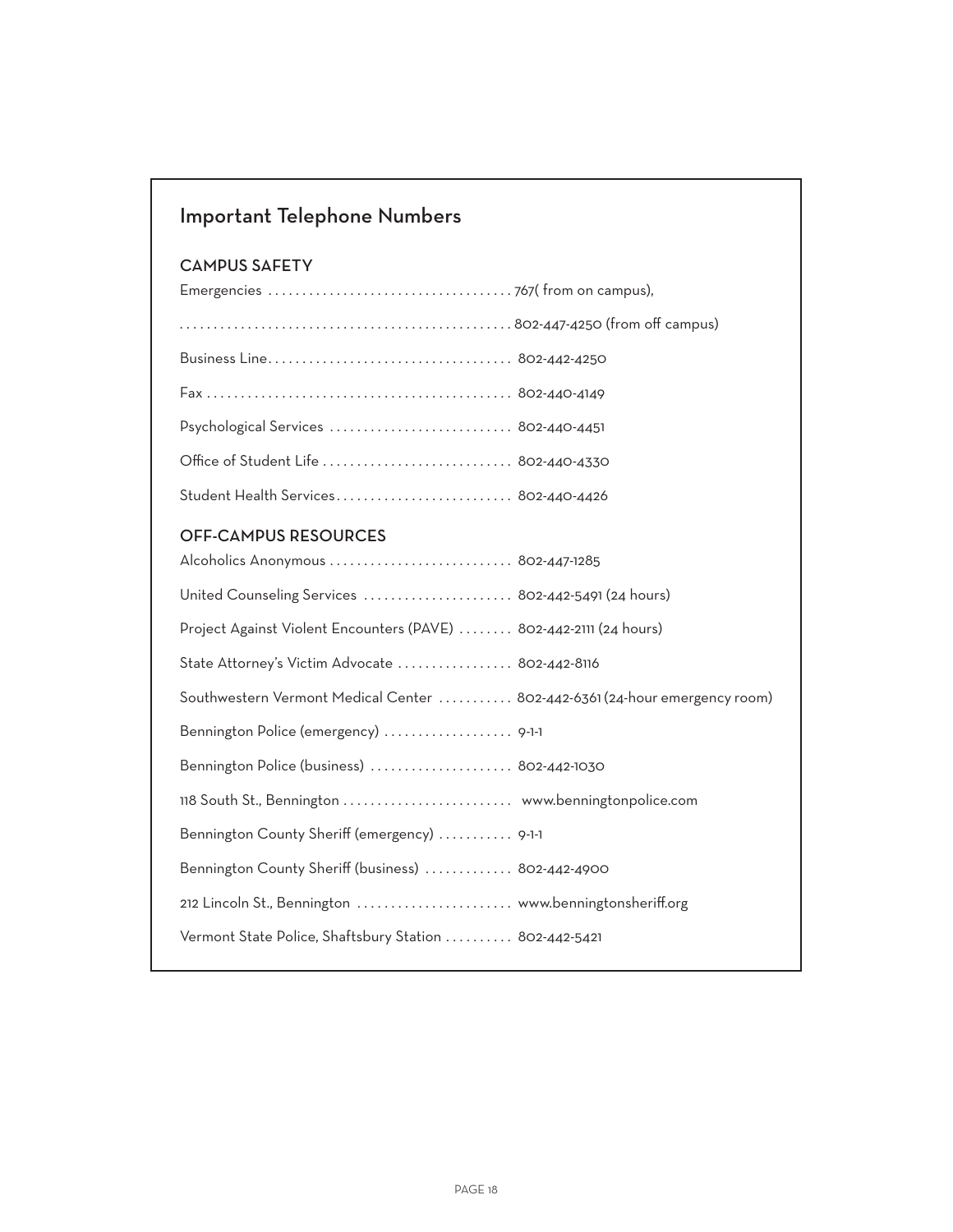## The Jeanne Clery Disclosure of Campus Safety Security Policy and Campus Crimes Statistics Act (formerly the Campus Security Act)

| <b>CATEGORY</b>               | <b>VENUE</b>                               | 2016             | 2017             | 2018             |
|-------------------------------|--------------------------------------------|------------------|------------------|------------------|
| <b>Criminal Homicide:</b>     | Total on campus                            | $\overline{0}$   | 0                | $\boldsymbol{0}$ |
| Murder and Non-               | Number in residential facilities           | $\overline{0}$   | $\overline{0}$   | $\overline{0}$   |
| Negligent Manslaughter        | Number in non-residential facilities       | $\overline{0}$   | $\overline{0}$   | $\mathbf{0}$     |
|                               | In or on a non-campus building or property | $\overline{0}$   | $\overline{0}$   | $\mathbf{0}$     |
|                               | On public property                         | $\Omega$         | $\overline{0}$   | $\overline{0}$   |
| <b>Negligent Manslaughter</b> | Total on campus                            | $\overline{0}$   | $\overline{0}$   | $\overline{0}$   |
|                               | Number in residential facilities           | $\overline{0}$   | $\overline{0}$   | $\overline{0}$   |
|                               | Number in non-residential facilities       | $\overline{0}$   | $\boldsymbol{0}$ | $\boldsymbol{0}$ |
|                               | In or on a non-campus building or property | $\overline{0}$   | $\boldsymbol{0}$ | $\boldsymbol{0}$ |
|                               | On public property                         | $\overline{0}$   | $\boldsymbol{0}$ | $\boldsymbol{0}$ |
| <b>Sex Offenses</b>           | Total on campus                            | 4                | 4                | 3                |
| Forcible                      | Number in residential facilities           | 4                | $\overline{4}$   | 3                |
|                               | Number in non-residential facilities       | $\overline{0}$   | $\boldsymbol{0}$ | $\overline{0}$   |
|                               | In or on a non-campus building or property | $\overline{0}$   | $\overline{0}$   | $\overline{0}$   |
|                               | On public property                         | $\overline{0}$   | $\overline{0}$   | $\theta$         |
| <b>Sex Offenses</b>           | Total on campus                            | 3                | 0                | $\boldsymbol{0}$ |
| Non-forcible                  | Number in residential facilities           | 3                | $\overline{0}$   | $\overline{0}$   |
|                               | Number in non-residential facilities       | $\overline{0}$   | 0                | $\overline{0}$   |
|                               | In or on a non-campus building or property | $\overline{0}$   | $\boldsymbol{0}$ | $\overline{0}$   |
|                               | On public property                         | $\overline{0}$   | $\overline{0}$   | $\overline{0}$   |
| Robbery                       | Total on campus                            | $\overline{0}$   | $\overline{0}$   | $\overline{0}$   |
|                               | Number in residential facilities           | $\overline{0}$   | $\overline{0}$   | $\mathbf{0}$     |
|                               | Number in non-residential facilities       | $\boldsymbol{0}$ | $\boldsymbol{0}$ | $\boldsymbol{0}$ |
|                               | In or on a non-campus building or property | $\overline{0}$   | $\overline{0}$   | $\overline{0}$   |
|                               | On public property                         | $\overline{0}$   | $\overline{0}$   | $\theta$         |
| <b>Aggravated Assault</b>     | Total on campus                            | $\overline{0}$   | $\overline{0}$   | $\overline{0}$   |
|                               | Number in residential facilities           | $\overline{0}$   | $\boldsymbol{0}$ | $\boldsymbol{0}$ |
|                               | Number in non-residential facilities       | $\overline{0}$   | $\boldsymbol{0}$ | $\mathbf{0}$     |
|                               | In or on a non-campus building or property | 0                | 0                | $\theta$         |
|                               | On public property                         | $\overline{0}$   | $\boldsymbol{0}$ | $\overline{0}$   |
| <b>Burglary</b>               | Total on campus                            | 3                | 5                | 3                |
|                               | Number in residential facilities           | 2                | 3                | $\mathfrak{2}$   |
|                               | Number in non-residential facilities       | 1                | $\overline{2}$   | 1                |
|                               | In or on a non-campus building or property | $\boldsymbol{0}$ | $\boldsymbol{0}$ | $\boldsymbol{0}$ |
|                               | On public property                         | $\overline{0}$   | $\overline{0}$   | $\overline{0}$   |
| Arson                         | Total on campus                            | $\boldsymbol{0}$ | $\boldsymbol{0}$ | $\boldsymbol{0}$ |
|                               | Number in residential facilities           | $\overline{0}$   | $\overline{0}$   | $\overline{0}$   |
|                               | Number in non-residential facilities       | $\boldsymbol{0}$ | $\boldsymbol{0}$ | $\boldsymbol{0}$ |
|                               | In or on a non-campus building or property | $\boldsymbol{0}$ | $\overline{0}$   | $\mathbf{0}$     |
|                               | On public property                         | $\overline{0}$   | $\overline{0}$   | $\boldsymbol{0}$ |
| Fires on campus               | Total on campus                            | $\overline{0}$   | $\overline{0}$   | $\mathbf{0}$     |
|                               | Student housing fatalities                 | $\boldsymbol{0}$ | $\boldsymbol{0}$ | $\overline{0}$   |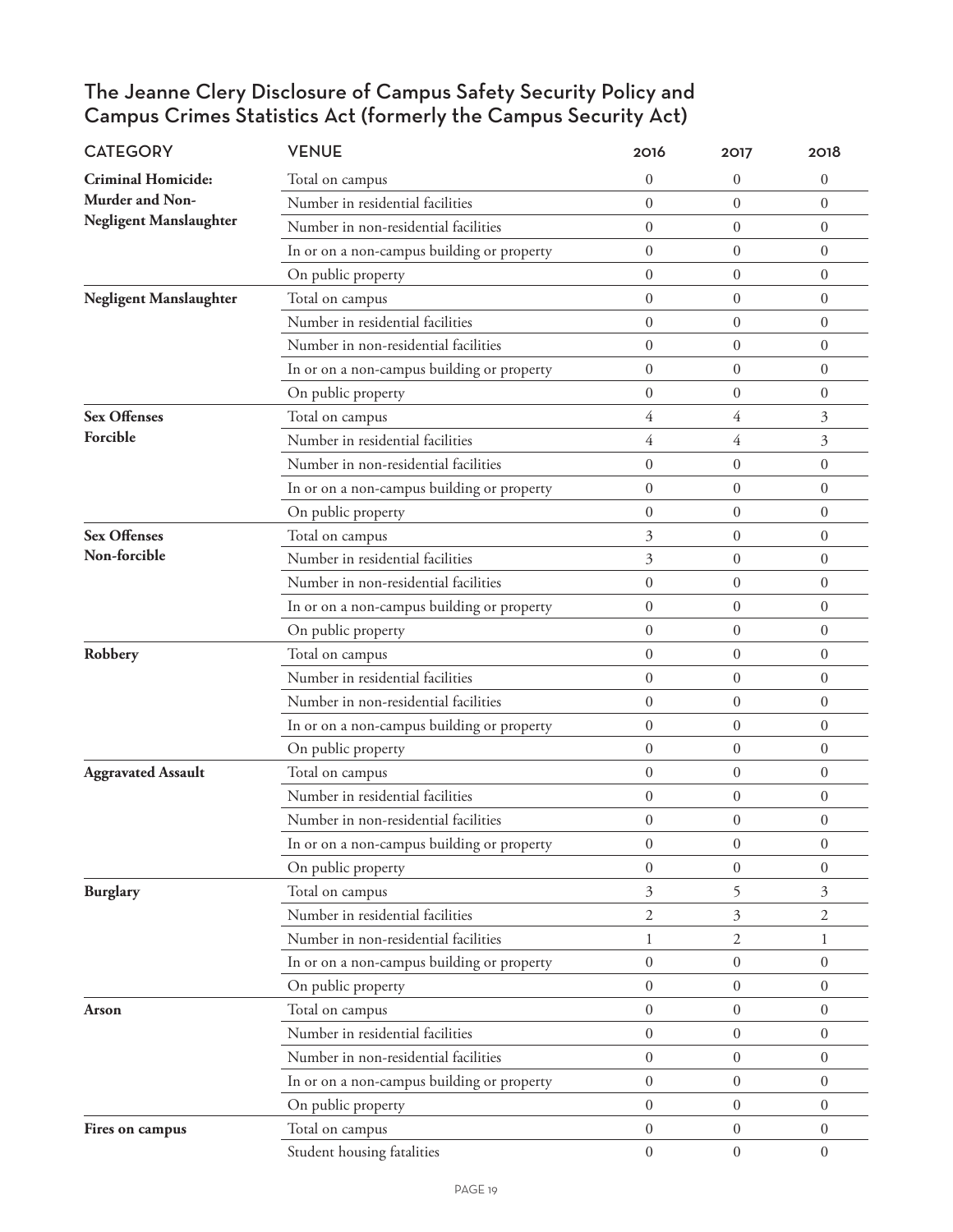| <b>CATEGORY</b>                | <b>VENUE</b>                               | 2016             | 2017             | 2018             |
|--------------------------------|--------------------------------------------|------------------|------------------|------------------|
| <b>Motor Vehicle Theft</b>     | Total on campus                            | $\overline{0}$   | 0                | $\boldsymbol{0}$ |
|                                | Number in residential facilities           | $\mathbf{0}$     | $\overline{0}$   | $\boldsymbol{0}$ |
|                                | In or on a non-campus building or property | $\mathbf{0}$     | $\overline{0}$   | $\boldsymbol{0}$ |
|                                | On public property                         | $\overline{0}$   | $\mathbf{0}$     | $\boldsymbol{0}$ |
| Arrests for:                   | Total on campus                            | $\mathbf{0}$     | $\mathbf{0}$     | $\boldsymbol{0}$ |
| <b>Liquor Law Violations</b>   | Number in residential facilities           | $\theta$         | $\overline{0}$   | $\theta$         |
|                                | Number in non-residential facilities       | $\overline{0}$   | $\overline{0}$   | $\boldsymbol{0}$ |
|                                | In or on a non-campus building or property | $\boldsymbol{0}$ | $\boldsymbol{0}$ | $\boldsymbol{0}$ |
|                                | On public property                         | $\mathbf{0}$     | $\boldsymbol{0}$ | $\boldsymbol{0}$ |
| Arrests for:                   | Total on campus                            | $\overline{0}$   | $\boldsymbol{0}$ | $\boldsymbol{0}$ |
| <b>Drug Law Violations</b>     | Number in residential facilities           | $\Omega$         | $\overline{0}$   | $\theta$         |
|                                | Number in non-residential facilities       | $\overline{0}$   | $\overline{0}$   | $\boldsymbol{0}$ |
|                                | In or on a non-campus building or property | $\mathbf{0}$     | $\boldsymbol{0}$ | $\boldsymbol{0}$ |
|                                | On public property                         | $\mathbf{0}$     | $\boldsymbol{0}$ | $\boldsymbol{0}$ |
|                                |                                            |                  |                  |                  |
| Arrests for:                   | Total on campus                            | $\overline{0}$   | $\boldsymbol{0}$ | $\boldsymbol{0}$ |
| <b>Weapons Law Violations</b>  | Number in residential facilities           | $\overline{0}$   | $\overline{0}$   | $\overline{0}$   |
|                                | Number in non-residential facilities       | $\overline{0}$   | $\overline{0}$   | $\boldsymbol{0}$ |
|                                | In or on a non-campus building or property | $\boldsymbol{0}$ | $\boldsymbol{0}$ | $\mathbf{0}$     |
|                                | On public property                         | $\Omega$         | $\theta$         | $\theta$         |
| <b>Disciplinary Referrals:</b> | Total on campus                            | 108              | 116              | 130              |
| <b>Liquor Law Violations</b>   | Number in residential facilities           | 100              | 115              | 111              |
|                                | Number in non-residential facilities       | 8                | 1                | 19               |
|                                | In or on a non-campus building or property | $\overline{0}$   | $\overline{0}$   | $\boldsymbol{0}$ |
|                                | On public property                         | $\overline{0}$   | $\overline{0}$   | $\overline{0}$   |
| <b>Disciplinary Referrals:</b> | Total on campus                            | 12               | 10               | 16               |
| <b>Drug Law Violations</b>     | Number in residential facilities           | 10               | 9                | 14               |
|                                | Number in non-residential facilities       | 2                | 1                | 2                |
|                                | In or on a non-campus building or property | $\boldsymbol{0}$ | $\boldsymbol{0}$ | $\boldsymbol{0}$ |
|                                | On public property                         | $\overline{0}$   | $\overline{0}$   | $\overline{0}$   |
| <b>Disciplinary Referrals:</b> | Total on campus                            | 1                | 1                | $\boldsymbol{0}$ |
| <b>Weapon Law Violations</b>   | Number in residential facilities           | $\mathbf{1}$     | 1                | $\boldsymbol{0}$ |
|                                | Number in non-residential facilities       | $\mathbf{0}$     | $\mathbf{0}$     | $\overline{0}$   |
|                                | In or on a non-campus building or property | $\boldsymbol{0}$ | $\boldsymbol{0}$ | $\boldsymbol{0}$ |
|                                | On public property                         | $\overline{0}$   | $\boldsymbol{0}$ | $\mathbf{0}$     |
| <b>Hate Crimes</b>             | Total on campus                            | $\mathbf{0}$     | $\boldsymbol{0}$ | $\boldsymbol{0}$ |
|                                | Number in residential facilities           | $\mathbf{0}$     | $\overline{0}$   | $\overline{0}$   |
|                                | Number in non-residential facilities       | $\overline{0}$   | $\mathbf{0}$     | $\overline{0}$   |
|                                | In or on a non-campus building or property | $\boldsymbol{0}$ | $\overline{0}$   | $\theta$         |
|                                | On public property                         | $\overline{0}$   | $\overline{0}$   | $\boldsymbol{0}$ |
| <b>Violence</b>                | Total on campus                            | $\boldsymbol{0}$ | 5                | 2                |
|                                | Domestic violence                          | $\mathbf{0}$     | $\overline{0}$   | $\boldsymbol{0}$ |
|                                | Dating violence                            | $\boldsymbol{0}$ | 2                | $\mathbf{1}$     |
|                                | Stalking                                   | $\boldsymbol{0}$ | 3                | 1                |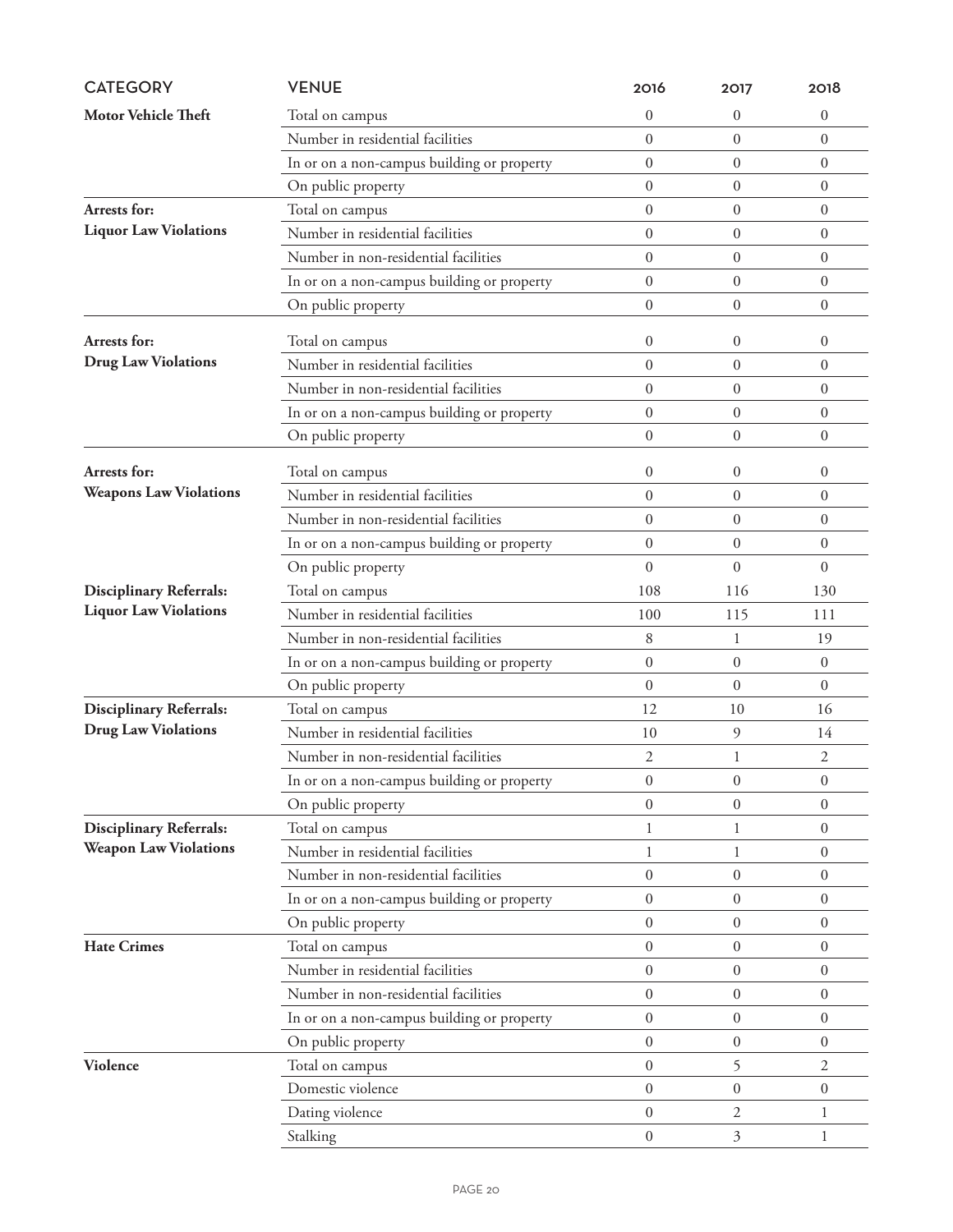## Bennington College Annual Fire Safety Report

On August 14, 2008, the Higher Education Opportunity Act (HEOA) was signed into law. The HEOA requires institutions maintaining on-campus student housing facilities to publish annual fire safety reports containing information about campus fire safety practices and standards. Bennington College is committed to fire and life safety. The Bennington College director of Campus Safety and the Campus Safety department work to ensure fire safety for students, faculty, staff, and visitors. Bennington College works closely with the local municipal fire departments (North Bennington and Bennington Fire Department) and the Vermont Division of Fire Safety to meet or exceed applicable local and state code requirements in Bennington College buildings. All on-campus residence halls are equipped with automatic fire sprinkler systems and automatic fire and carbon monoxide alarm systems that notify occupants and initiate a Campus Safety or local fire department response, and portable fire extinguishers for use by trained persons. Cooking equipment, including kitchens designated for student use, are protected by automatic fire heat detection devices. All fire protection systems are inspected regularly by Bennington College staff and qualified contractors.

The Higher Education Opportunity Act also requires inclusion in this report of any student housing facility that "is located on property that is owned or controlled by the institution, and is within the reasonably contiguous geographic area that makes up the campus." Fire statistics for these properties are included on the following pages.

**Fire Safety Programs:** The office of Campus Safety conducts annual fire safety programs including but not limited to the following:

- **• Fire extinguishers:** Student House Chairs are instructed and provided the opportunity to learn and practice the use of a fire extinguisher.
- **• Fire Drills:** Announced and unannounced fire drills are held once per term. The community is required to cooperate by clearing the buildings as soon as possible. Failure to evacuate during a fire alarm, whether a drill or not, is a violation of College policy. If there is a fire in a College house, students should meet their House Chairs in Commons Lounge immediately. The House Chairs, working with the Student Life staff and Campus Safety, will help account for students and provide further information.

#### **In the event of fire:**

- 1. Pull the red FIRE ALARM box in the building. Everyone should become familiar with the location of these FIRE ALARM boxes.
- 2. Evacuate the building and proceed to Commons Lounge.
- 3. Call Campus Safety immediately at x767 (SOS).

4. Campus Safety will respond, check the building, and, if appropriate, contact the local fire department.

**Fire Safety Room Inspections:** Each term the Office of Campus Safety department, along with member of Student Life, conduct fire safety room inspections. The inspections include all fire safety-related educational information, including smoke and carbon monoxide detectors, automated fire sprinklers, fire safety map and egress, flammable materials, and electrical component and wiring safety.

#### **Fire and Life Safety Policies**

The following are violations of Fire and Life Safety Policies:

- 1. **Setting fire.** This includes intentional or accidental fires, even those caused by cooking, fireplace use, or smoking anywhere inside a building.
- 2. **Setting off fire alarms.** This includes intentional or accidental fire alarms.
- 3. **Failing to evacuate.** When a fire alarm sounds, all occupants must evacuate the building promptly.
- 4. Tampering with or misusing fire protection or other life safety equipment. This includes but is not limited to: fire extinguishers, FIRE ALARM boxes, fire hoses, emergency exit lights, fire doors and related closures, alarms, sprinkler heads, and smoke, carbon monoxide, and heat detectors.
- 5. **Possessing and/or using flammable materials.** This includes but is not limited to: gasoline, lamp oil, camp-stove fuel, fireworks, all types of holiday lights, paint thinners, candles, and incense. This does not include scented oil infusers.
- 6. **Tampering with wiring.** This includes but is not limited to: electrical equipment, cable TV, computer wiring, or overloading electrical outlets. Only UL approved, surgeprotected extension cords are allowed.
- 7. **Causing or contributing to a fire safety hazard.** This includes but is not limited to: obstructing exits, stairwells, hallways (bicycles are not allowed inside buildings), or passageways; storing an excessive amount of waste paper or other waste; having halogen lamps or heat lamps; having ceiling hangings (they may spread fire and smoke more rapidly); covering more than 50% of the wall space in an assigned room; or having an excessive number of personal belongings in any College space. Common areas of student houses may have approved personal belongings, such as musical instruments and related equipment.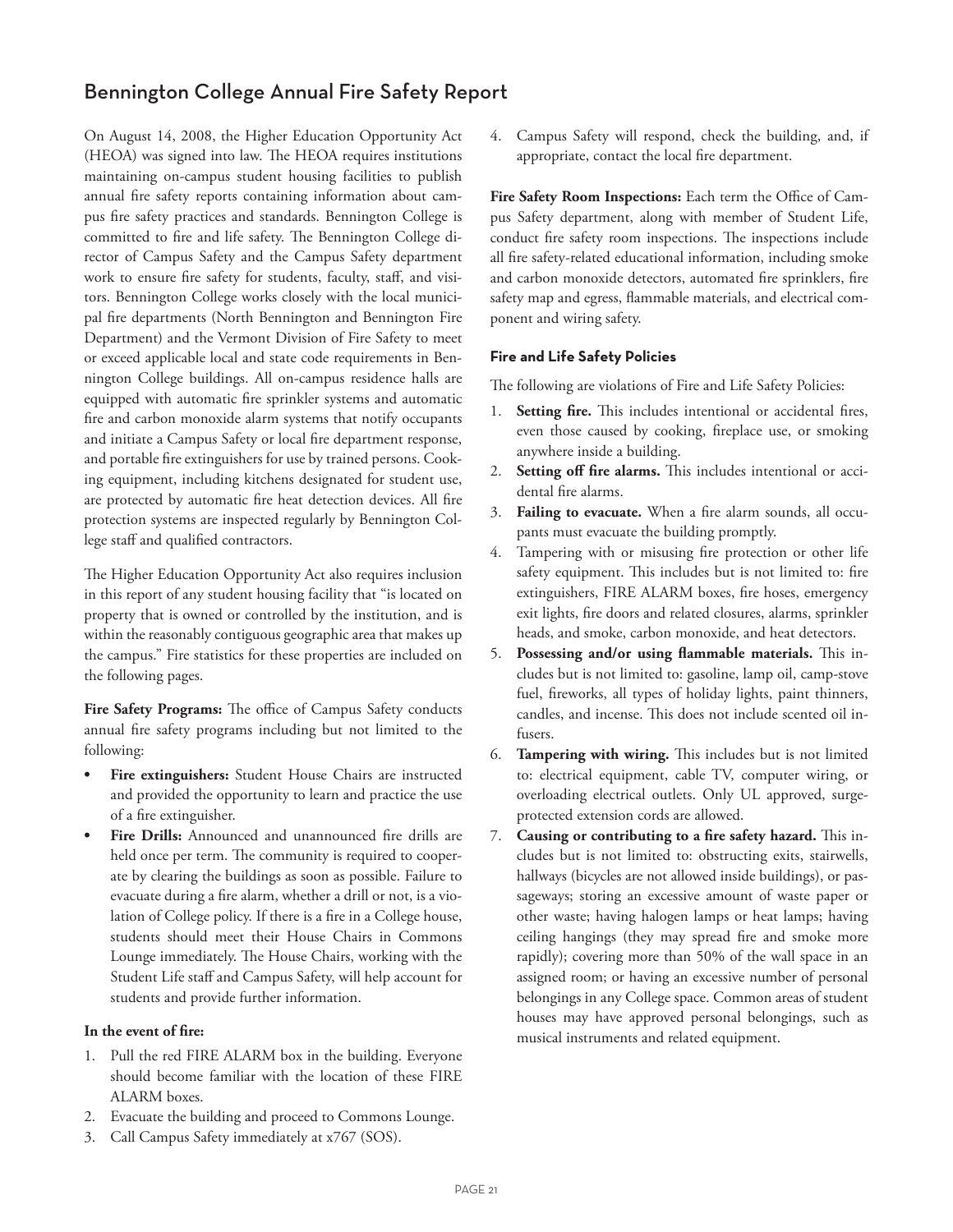| <b>LOCATION</b>    | <b>FIRES</b>     | <b>CAUSE</b>             | <b>DEATHS</b>    | <b>INJURIES</b>  | <b>DAMAGE</b>            | <b>FIRE DRILLS</b> |
|--------------------|------------------|--------------------------|------------------|------------------|--------------------------|--------------------|
| Bingham            | $\boldsymbol{0}$ | $\equiv$                 | $\boldsymbol{0}$ | $\boldsymbol{0}$ | $\overline{\phantom{0}}$ | $\sqrt{2}$         |
| Booth              | $\boldsymbol{0}$ |                          | $\boldsymbol{0}$ | $\boldsymbol{0}$ |                          | $\sqrt{2}$         |
| Canfield           | $\boldsymbol{0}$ | $\overline{\phantom{a}}$ | $\boldsymbol{0}$ | $\boldsymbol{0}$ |                          | $\sqrt{2}$         |
| Dewey              | $\boldsymbol{0}$ | $\overline{\phantom{0}}$ | $\boldsymbol{0}$ | $\boldsymbol{0}$ |                          | $\sqrt{2}$         |
| Fels               | $\boldsymbol{0}$ | $\overline{\phantom{0}}$ | $\boldsymbol{0}$ | $\boldsymbol{0}$ | $\qquad \qquad -$        | $\sqrt{2}$         |
| Franklin           | $\boldsymbol{0}$ | $\overline{\phantom{0}}$ | $\boldsymbol{0}$ | $\boldsymbol{0}$ | $\qquad \qquad -$        | $\sqrt{2}$         |
| Kilpatrick         | $\boldsymbol{0}$ | $\overline{\phantom{0}}$ | $\boldsymbol{0}$ | $\boldsymbol{0}$ |                          | $\sqrt{2}$         |
| Leigh              | $\boldsymbol{0}$ |                          | $\boldsymbol{0}$ | $\boldsymbol{0}$ |                          | $\sqrt{2}$         |
| Longmeadow         | $\boldsymbol{0}$ |                          | $\boldsymbol{0}$ | $\boldsymbol{0}$ |                          | $\sqrt{2}$         |
| McCullough         | $\boldsymbol{0}$ |                          | $\boldsymbol{0}$ | $\boldsymbol{0}$ |                          | $\sqrt{2}$         |
| Merck              | $\boldsymbol{0}$ | $\overline{\phantom{0}}$ | $\boldsymbol{0}$ | $\boldsymbol{0}$ |                          | $\sqrt{2}$         |
| Noyes              | $\boldsymbol{0}$ | $\overline{\phantom{0}}$ | $\boldsymbol{0}$ | $\boldsymbol{0}$ | $\qquad \qquad -$        | $\mathbf{2}$       |
| Paran Creek        | $\boldsymbol{0}$ |                          |                  |                  |                          |                    |
| Paris-Borden       | $\boldsymbol{0}$ | $\overline{\phantom{0}}$ | $\boldsymbol{0}$ | $\boldsymbol{0}$ | $\qquad \qquad -$        | $\sqrt{2}$         |
| Perkins            | $\boldsymbol{0}$ | $\overline{\phantom{0}}$ | $\boldsymbol{0}$ | $\boldsymbol{0}$ |                          | $\sqrt{2}$         |
| Sawtell            | $\boldsymbol{0}$ | $\overline{\phantom{0}}$ | $\boldsymbol{0}$ | $\boldsymbol{0}$ |                          | $\sqrt{2}$         |
| Shingle            | $\boldsymbol{0}$ |                          | $\boldsymbol{0}$ | $\boldsymbol{0}$ |                          | $\sqrt{2}$         |
| Stokes             | $\boldsymbol{0}$ |                          | $\boldsymbol{0}$ | $\boldsymbol{0}$ |                          | $\sqrt{2}$         |
| Swan               | $\boldsymbol{0}$ |                          | $\boldsymbol{0}$ | $\boldsymbol{0}$ |                          | $\sqrt{2}$         |
| Welling            | $\boldsymbol{0}$ |                          | $\boldsymbol{0}$ | $\boldsymbol{0}$ |                          | $\sqrt{2}$         |
| Welling Town House | $\boldsymbol{0}$ |                          | $\boldsymbol{0}$ | $\boldsymbol{0}$ |                          | $\overline{2}$     |
| Woolley            | $\boldsymbol{0}$ |                          | $\boldsymbol{0}$ | $\boldsymbol{0}$ |                          | $\sqrt{2}$         |
| <b>TOTAL</b>       | $\pmb{0}$        |                          | $\boldsymbol{0}$ | $\pmb{0}$        |                          | $\mathbf 2$        |

## Fire Statistics for Bennington College Student Housing Calendar Year 2018